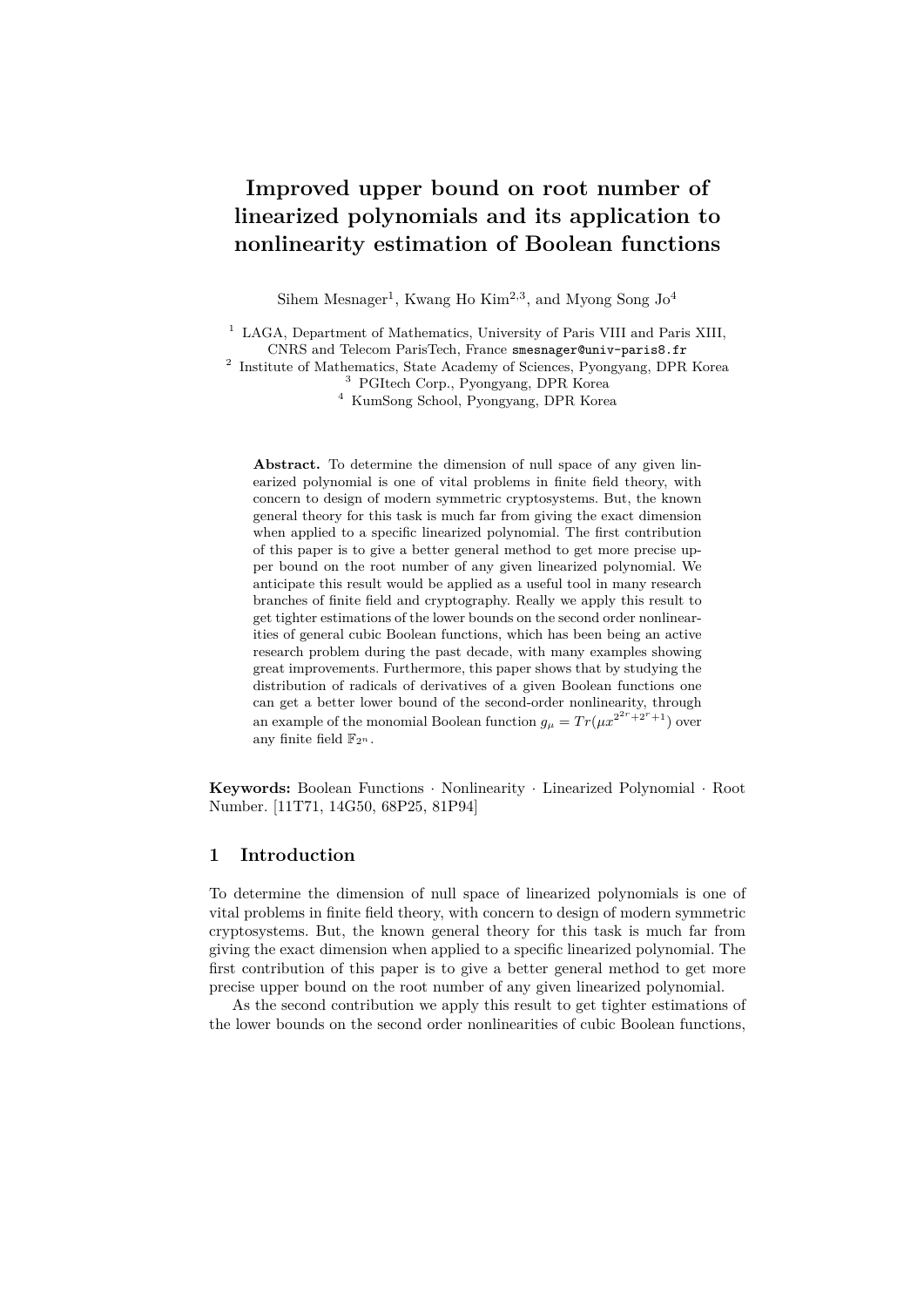which has been being an active research problem during the past decade as summarized below.

The *r*−th order nonlinearity of *n*−variable Boolean function *f* is the minimum Hamming distance between *f* and all *n*−variable Boolean functions of degree at most *r*. Computing the *r*-th order nonlinearity of a given function with algebraic degree strictly greater than  $r$  is a hard task for  $r > 1$ . Even the second-order nonlinearity is unknown for all functions except for a few peculiar ones and for functions in small numbers of variables. The best known upper bound on the  $r$ −th nonlinearity for  $r > 1$  credits to Carlet and Mesnager [10]. Proving lower bounds on the *r*-th order nonlinearity of functions is also a quite difficult task, even for the second order [8].

In 2006, Carlet [11] and Carlet et al. [12] have presented two lower bounds involving the algebraic immunity on the *r*th-order nonlinearity. None of them improves upon the other one in all situations. In 2007, the first author [26] presented an improved lower bound on the *r*−th-order nonlinearity profile of Boolean functions, given their algebraic immunity. Her results improve significantly upon the lower bound in [12] for all orders and upon the bound in [11] for low orders (which play the most important role for attacks). Note that relation between nonlinearity and algebraic immunity have been studied further in [24,32].

In 2008, Carlet [8] introduced a method to determine the lower bound of the *r*-th order nonlinearity of a function from the maximum value or the lower bounds of the  $(r - 1)$ -th order nonlinearity of its first derivatives, and obtained the lower bounds on the second order nonlinearities of some functions including Welch function and multiplicative inverse function and so on. Carlet [7] also lower bounded the nonlinearity profile of the Dillon bent functions. In [22], Kolokotronis and Limniotis get a tighter lower bound on the second-order nonlinearity of the cubic Boolean functions within the Maiorana-McFarland class. In 2009, Sun and Wu [30] have found lower bounds of the second-order nonlinearities of three classes of cubic bent Boolean functions, and Gangopadhyay, Sarkar and Telang [16] improved lower bounds on the second order nonlinearities of the cubic monomial Boolean functions  $Tr(\lambda x^{2^{2r}+2^r+1})$  over  $\mathbb{F}_{2^n}$  with  $n=6r$ . Gode and Gangopadhyay [18] lower bound the second-order nonlinearities of the cubic monomial Boolean functions. In 2010, Li, Hu, Gao [23] extend these results from monomial Boolean functions to Boolean functions with more trace terms, and get better lower bound than those of Gode and Gangopadhyay [18] for monomial functions. In 2011, Singh [29] lower bounded the second-order nonlinearity of  $Tr(\lambda x^{2^{2r}+2^r+1})$  over  $\mathbb{F}_{2^n}$  with  $n=3r$ . Sun and Wu [31] obtained a better lower bound of second-order nonlinearity of  $Tr(\lambda x^{2^{2r}+2^r+1})$  over  $\mathbb{F}_{2^n}$  with  $n=4r$ . Gangopadhyay and Garg [15] obtain a better lower bound of second nonlinearity of  $Tr(\lambda x^{2^{2r}+2^r+1})$  over  $\mathbb{F}_{2^n}$  with  $n=5r$ . Garg and Gangopadhyay [17] obtained a better lower bound of second-order nonlinearity for a bent function via Niho power function. In 2018, Carlet [9] has obtained an upper bound on the nonlinearity of monotone Boolean functions in even dimension and showed a deep weakness of such functions.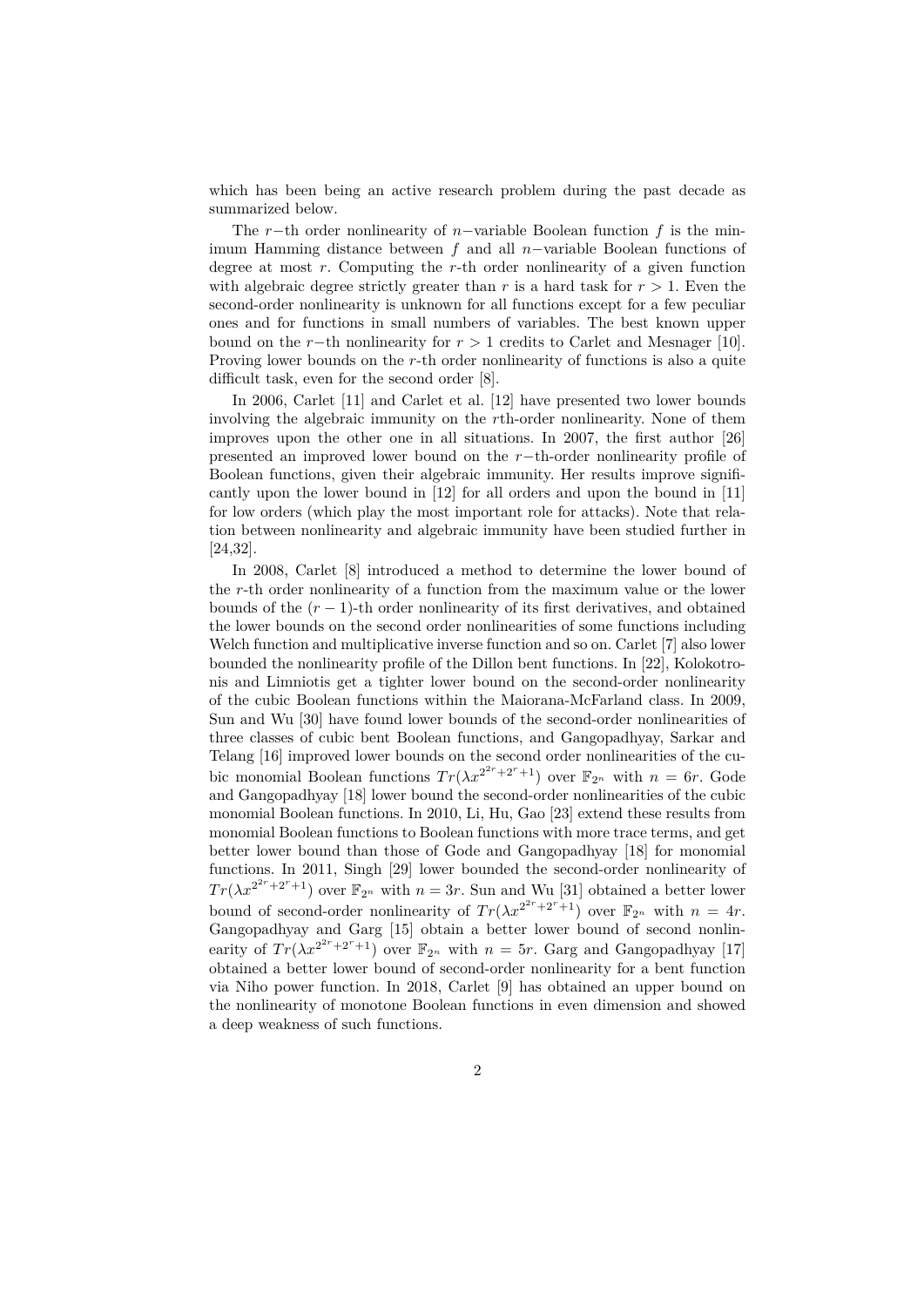In this paper, new results which significantly improve all these previous estimations on lower bound of the second-order nonlinearity of general cubic Boolean functions are achieved by applying the improved upper-bound estimation of root number of linearized polynomials, together with a set of examples.

Furthermore, this paper shows that one can get a better lower bound of the second-order nonlinearity by studying the distribution of radicals of derivatives of a given Boolean functions, by an example of the Boolean function  $g_{\mu} = Tr(\mu x^{\tilde{2}^{2r}+2^r+1})$  over any finite field  $\mathbb{F}_{2^n}$ .

The paper is structured as follows. Section 2 sets main notations and gives background on Boolean functions. In Section 3, we present the known lowerbounds on the second-order nonlinearity of Boolean functions. In Section 4, new upper bound on the root number of linearized polynomials is given (Theorem 17). We also focus on the related Problem 18 and presents an algorithmic approach to this problem. In Section 5, we apply the results of the previous sections to derive a better estimation on the second order nonlinearity of cubic Boolean functions (Theorem 21). By examining examples, we show in Section 6 that our estimation is more precise than the one given by Li, Hu and Gao [23]. In Section 7, a deep analysis toward a better lower bound on the nonlinearity of cubic functions is presented as well as several open problems for future considerations.

### **2 Preliminaries**

Let *L* be a Galois extension of a field *K* and  $Gal(L/K)$  be the Galois group of *L* over *K*. Let  $\sigma^0(x) = x, \sigma^j(x) = \sigma(\sigma^{j-1}(x))$  for  $\sigma \in \text{Gal}(L/K)$  and  $x \in L$ . Then for a given polynomial  $w(t) = \sum_{j=0}^{l} c_j t^j \in L[t]$ , a homomorphism  $w(\sigma)$  is defined to act as  $w(\sigma)x = \sum_{j=0}^{l} c_j \sigma^j(x)$  on the element  $x \in L$ . The following lemma characterizes the size of kernel space of the homomorphism  $w(\sigma)$ .

**Lemma 1.** *([19,14]). Let L be a cyclic Galois extension of K of degree n and suppose that σ generates the Galois group of L over K. Let m be an integer satisfying*  $1 \leq m \leq n$  *and*  $w(t)$  *be a polynomial of degree m in*  $L[t]$ *. Let*  $R =$  ${x \in L | w(\sigma) x = 0}.$  Then we have  $\dim_K R \leq m$ .

Let  $K = \mathbb{F}_2$  and  $L = \mathbb{F}_{2^n}$ . Because given  $gcd(n, s) = 1, \sigma(x) = x^{2^s}$  is a generator of the Galois group of *L* over *K*, as a corollary we can get following.

**Lemma 2.** [2] Let  $g(x) = \sum_{i=0}^{\nu} r_i x^{2^{si}} (r_i \in \mathbb{F}_{2^n})$  be a linearized polynomial over  $\mathbb{F}_{2^n}$  with  $gcd(n, s) = 1$ . Then, equation  $g(x) = 0$  has at most  $2^{\nu}$  solutions in  $\mathbb{F}_{2^n}$ .

A Boolean function  $f$  is an  $\mathbb{F}_2$ -valued function on the vectorspace  $\mathbb{F}_2^n$  over the prime field  $\mathbb{F}_2$  formed by all binary vectors of length *n*. We shall need a representation of Boolean functions by univariate polynomials over the Galois field  $\mathbb{F}_{2^n}$  of order  $2^n$ . To this end, we identify the field  $\mathbb{F}_{2^n}$  with  $\mathbb{F}_2^n$  by choosing a basis of  $\mathbb{F}_{2^n}$ , viewed as vector space over  $\mathbb{F}_2$ . We denote the *absolute trace* over  $\mathbb{F}_2$  of an element  $x \in \mathbb{F}_{2^n}$  by  $Tr_1^n(x) = \sum_{i=0}^{n-1} x^{2^i}$ . The function  $Tr_1^n$  from  $\mathbb{F}_{2^n}$ to its prime field  $\mathbb{F}_2$  is  $\mathbb{F}_2$ -linear and satisfies  $(Tr_1^n(x))^2 = Tr_1^n(x) = Tr_1^n(x^2)$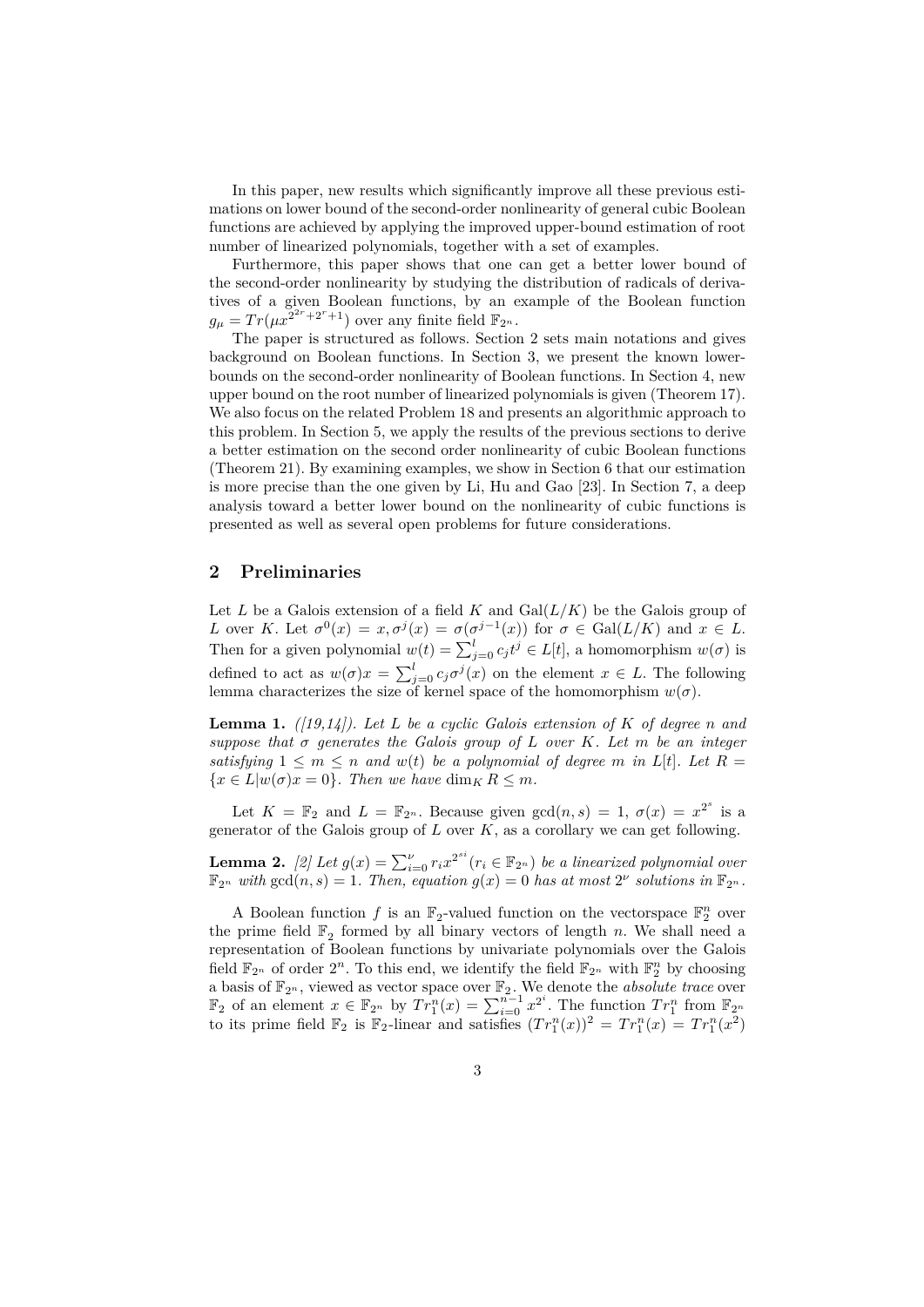for every  $x \in \mathbb{F}_{2^n}$ . The function  $(x, y) \to Tr_1^n(xy)$  is an inner product in  $\mathbb{F}_{2^n}$ . For any positive integer *k*, and *r* dividing *k*, the trace function from  $\mathbb{F}_{2^k}$  to  $\mathbb{F}_{2^r}$ , denoted by  $Tr_r^k$ , is the mapping defined as:

$$
\forall x \in \mathbb{F}_{2^k}, \quad Tr_r^k(x) := \sum_{i=0}^{\frac{k}{r}-1} x^{2^{ir}} = x + x^{2^r} + x^{2^{2r}} + \dots + x^{2^{k-r}}.
$$

Recall that, for every integer *r* dividing *k*, the trace function  $Tr_r^k$  satisfies the transitivity property.

.

Given an integer  $e, 0 \le e \le 2^n - 1$ , having the binary expansion:  $e =$  $\sum_{i=0}^{n-1} e_i 2^i$ ,  $e_i \in \{0,1\}$ , the 2-weight of *e*, denoted by  $w_2(e)$ , is the Hamming weight of the binary vector  $(e_0, e_1, \dots, e_{n-1})$ . Every non-zero Boolean function *f* defined on  $\mathbb{F}_{2^n}$  has a (unique) trace expansion of the form:

$$
\forall x \in \mathbb{F}_{2^n}, \quad f(x) = \sum_{j \in \Gamma_n} Tr_1^{o(j)}(a_j x^j) + \epsilon (1 + x^{2^n - 1}), \quad a_j \in \mathbb{F}_{2^{o(j)}} \tag{1}
$$

called its polynomial form, where  $\Gamma_n$  is the set of integers obtained by choosing one element in each cyclotomic class of 2 modulo  $2<sup>n</sup> - 1$ , the most usual choice being the smallest element in each cyclotomic class, called the coset leader of the class, and  $o(j)$  is the size of the cyclotomic coset containing  $j, \epsilon = wt(f)$  modulo 2. The algebraic degree of  $f$ , denoted by  $deg(f)$ , is equal to the maximum 2weight of an exponent *j* for which  $a_j \neq 0$  if  $\epsilon = 0$  and to *n* if  $\epsilon = 1$ . Note that  $\epsilon = 0$  when  $wt(f)$  is even, that is, when the algebraic degree of f is less than *n*. Note that when the integers modulo  $2^n - 1$  are partitioned into cyclotomic classes of 2 modulo  $2^n - 1$ , all the elements in a cyclotomic class have the same 2-weight.

From now, we shall denote  $Tr$  the trace function from  $\mathbb{F}_{2^n}$  to  $\mathbb{F}_2$  defined by  $Tr(x) = x + x^2 + x^{2^2} + \cdots + x^{2^{n-1}}.$ 

A Boolean function on  $\mathbb{F}_{2^n}$  is a function can be expressed as  $Tr(g[x])$ , where  $g[x]$  is any polynomial in  $\mathbb{F}_{2^n}[x]$ . The Hamming weight of binary representation of integer deg  $g[x]$  is the degree of Boolean function  $Tr(g[x])$  on  $\mathbb{F}_{2^n}$ . The (Hamming) distance between Boolean functions  $f_1$  and  $f_2$  is defined by  $d(f_1, f_2) = \# \{ x \in \mathbb{F}_{2^n} \mid f_1(x) \neq f_2(x) \}.$ 

Let *f* be any *n*−variable Boolean function on  $\mathbb{F}_{2^n}$ . The *r*−th order nonlinearity of  $f$ , denoted by  $nl_r(f)$ , is the minimum Hamming distance between  $f$ and all *n*−variable Boolean functions of degree at most *r*, a nonnegative integer less than or equal to *n*. The sequence of values  $nl_r(f)$  for *r* ranging from 1 to  $n-1$  is said to be the nonlinearity profile of *f*. The first order nonlinearity of *f* is referred to as the nonlinearity of  $f$  and denoted by  $nl(f)$ .

The Walsh transform of function *f* at  $u \in \mathbb{F}_{2^n}$  is defined by

$$
W_f(u) = \sum_{x \in \mathbb{F}_{2^n}} (-1)^{f(x) + Tr(ux)}, u \in \mathbb{F}_{2^n},
$$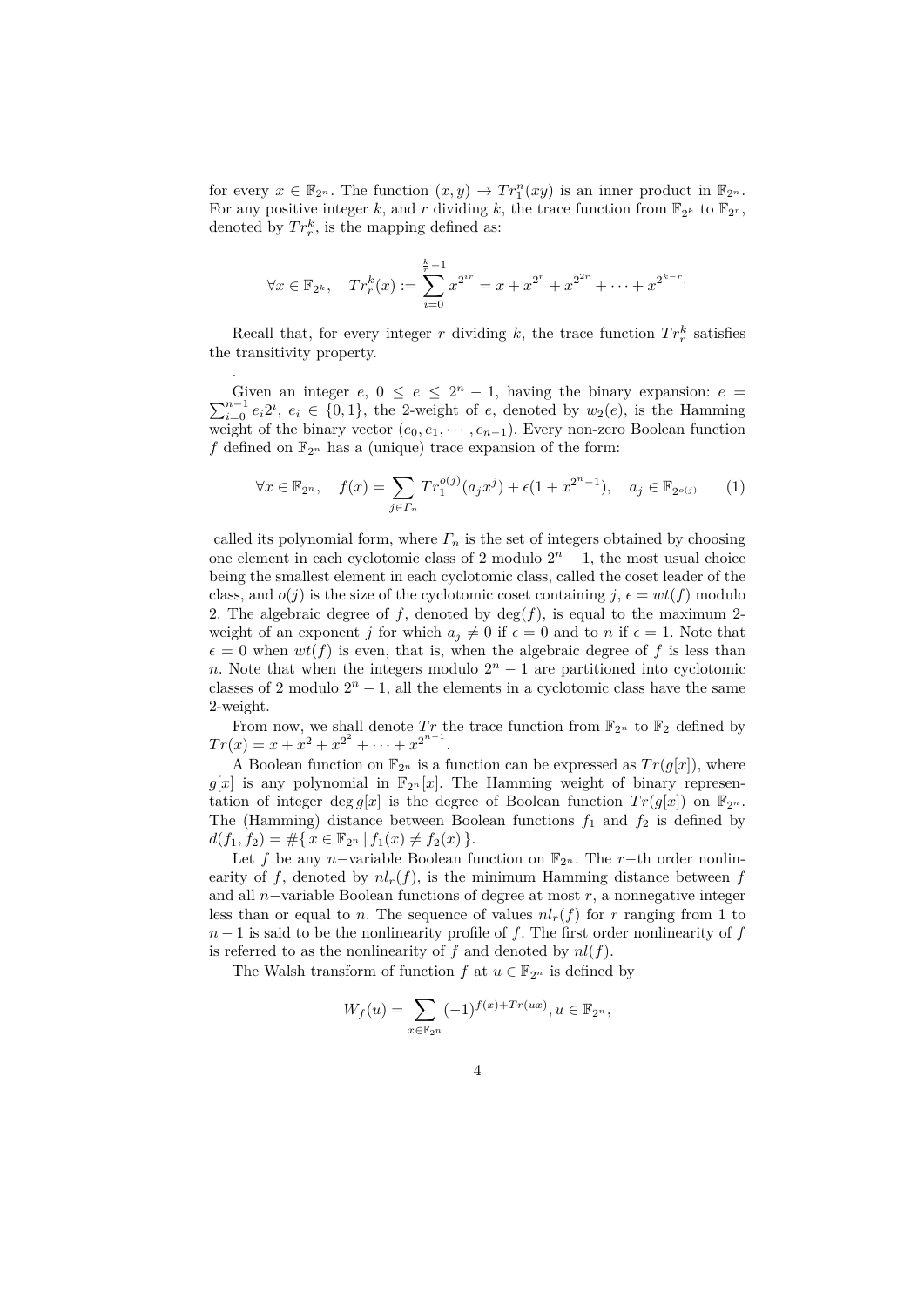and the Walsh spectrum of *f* as the set  $\{W_f(u) | u \in \mathbb{F}_{2^n}\}.$  The nonlinearity and the Walsh transform of *f* are related as:

$$
nl(f) = 2^{n-1} - \frac{1}{2} \max_{u \in \mathbb{F}_{2^n}} |W_f(u)|.
$$
 (2)

The derivative of *f* with respect to  $b \in \mathbb{F}_{2^n}$  is the Boolean function  $D_b f : x \mapsto$  $f(x) + f(x + b)$ . The kernel  $\varepsilon_f$  of quadratic Boolean function *f* is the  $\mathbb{F}_2$ -linear subspace of  $\mathbb{F}_{2^n}$ , defined by  $\varepsilon_f = \{ x \in \mathbb{F}_{2^n} \mid \forall y \in \mathbb{F}_{2^n}, f(0) + f(x) + f(y) + f(x + y) \}$  $y) = 0$ .

**Lemma 3.** [4] Let *f* be any quadratic Boolean function. The kernel  $\varepsilon_f$  of *f* is *the subspace consisting of those*  $b \in \mathbb{F}_{2^n}$  *such that the derivative*  $D_b f$  *is constant.* 

**Lemma 4.** [4] The dimension of the kernel  $\varepsilon_f$  of quadratic Boolean function f on  $\mathbb{F}_{2^n}$  *has the same parity as one of n.* 

**Lemma 5.** *[4] The Walsh Spectrum of quadratic Boolean function f depends only on the dimension k of the kernel. The weight distribution of the Walsh spectrum is*

| $W_f(u)$             | Number of $u \in \mathbb{F}_{2^n}$                      |
|----------------------|---------------------------------------------------------|
|                      | $2^n - 2^{n-k}$                                         |
|                      | $\left 2^{n-k-1}+(-1)^{f(0)}2^{\frac{n-k-2}{2}}\right $ |
| $.9^{\frac{n+k}{2}}$ | $-(-1)^{f(0)}2^{\frac{n-k-2}{2}}$<br>$2^{n-k-1}$        |

**Note** Any quadratic Boolean form can be represented by  $Tr(\sum_{i=0}^{\lfloor \frac{n}{2} \rfloor} \delta_i x^{2^i+1}), \delta_i \in$  $\mathbb{F}_{2^n}$  [27].

Any cubic Boolean function over  $\mathbb{F}_{2^n}$  can be written as

$$
f(x) = Tr(xQ(x)) + Tr(xL(x)) + a(x),
$$
\n(3)

where *Q* is a quadratic polynomial, *L* is a linearized polynomial and *a* is an affine Boolean function. Denote  $\phi$  the polar form associated to  $Q: \phi(x, y) =$  $Q(x + y) + Q(x) + Q(y).$ 

Set  $\widetilde{f}(x) = Tr(xQ(x))$  for every  $x \in \mathbb{F}_{2^n}$ . Note that  $nl_2(\widetilde{f}) = nl_2(f)$ . Now, for  $a \in \mathbb{F}_{2^n}^*$ ,

$$
D_a f(x) = Tr((x+a)Q(x+a) + xQ(x))
$$
  
=  $Tr(x\phi(a, x) + aQ(x)) + Tr(xQ(a) + a\phi(a, x) + aQ(a)).$ 

Hence,  $nl(D_a\widetilde{f}) = nl(\psi_a)$ , where for every  $x \in \mathbb{F}_{2^n}$ 

$$
\psi_a(x) = Tr(x\phi(a, x) + aQ(x)).
$$

By the relation (2) and Lemma 5, the nonlinearity of a nonzero quadratic form can be expressed in terms of its radical:

$$
nl(\psi_a) = 2^{n-1} - 2^{\frac{n+r_a}{2} - 1}
$$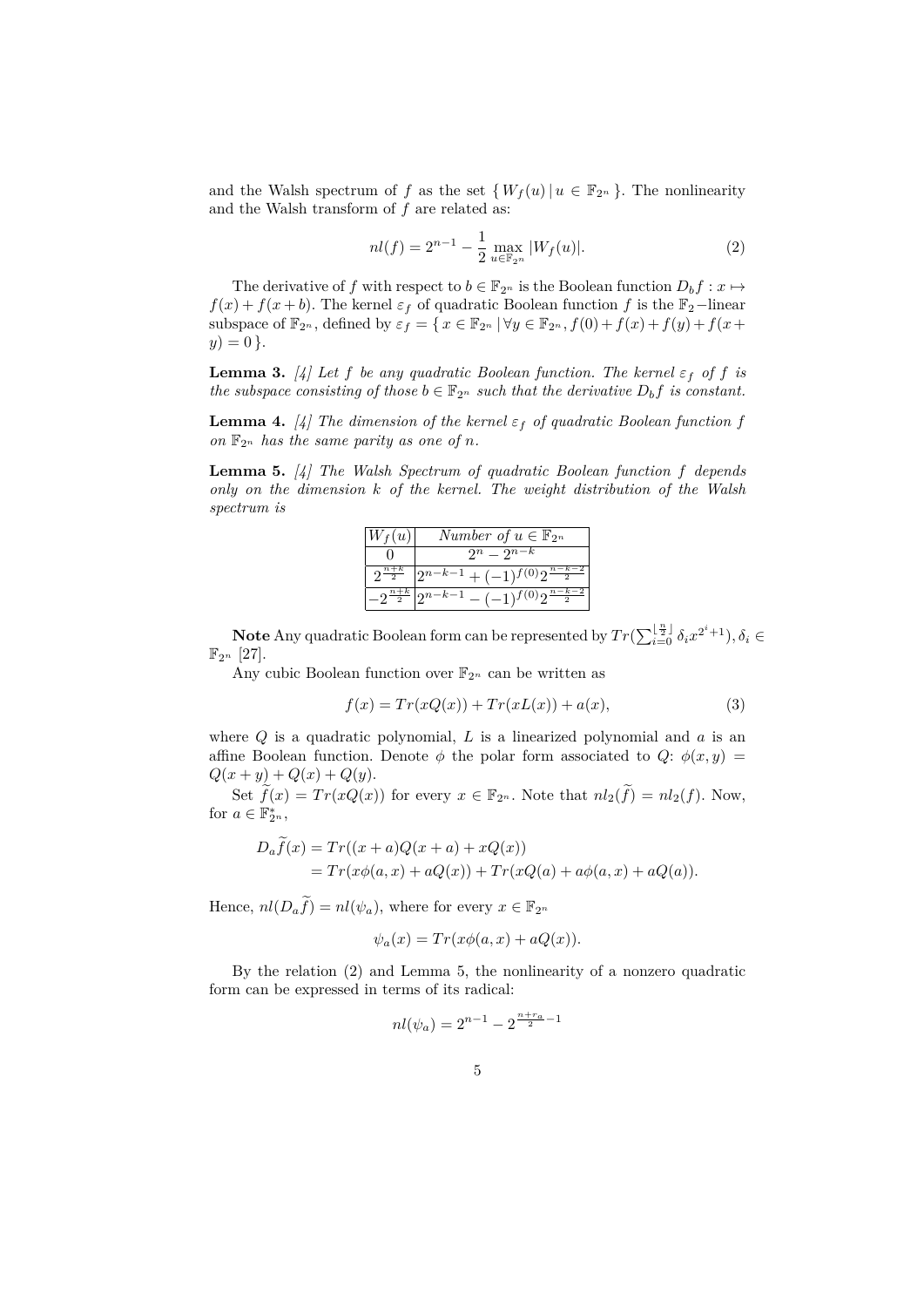where  $r_a$  is the dimension of the vector space  $\varepsilon_{f,a} := \{x \in \mathbb{F}_{2^n} | \forall y \in \mathbb{F}_{2^n}, B_a(x, y) =$ 0} over  $\mathbb{F}_2$ , i.e. the radical of  $\psi_a$ , where  $B_a$  is the polar form of  $\psi_a$ :  $B_a$  =  $a\phi(x, y) + x\phi(a, y) + y\phi(a, x)$ . Note always  $a \in \varepsilon_{f,a}$  and therefore

$$
r_a \ge 1, \text{ for every } a \in \mathbb{F}_{2^n}^*.\tag{4}
$$

The reader can consult [5] for more background on Boolean functions.

# **3 Known results on the lower bounds on the second-order nonlinearity of Boolean functions**

Let us now recall the following lower bound on the second-order nonlinearity of Boolean functions. Let  $f$  be any Boolean function on  $\mathbb{F}_{2^n}$  and  $r$  a positive integer smaller than *n*.

**Theorem 6.** *[8]*

$$
nl_r(f) \ge \frac{1}{2} \max_{a \in \mathbb{F}_{2^n}} nl_{r-1}(D_a f). \tag{5}
$$

**Theorem 7.** *[8]*

$$
nl_r(f) \ge 2^{n-1} - \frac{1}{2} \sqrt{2^{2n} - 2 \sum_{a \in \mathbb{F}_{2^n}} nl_{r-1}(D_a f)}.
$$
 (6)

If we apply these lower bounds to a cubic function of the form (3), we get

$$
nl_2(f) \ge \max\left(\frac{1}{2}\max_{a\in\mathbb{F}_{2^n}^*} (2^{n-1} - 2^{\frac{n+r_a}{2}-1}), 2^{n-1} - \frac{1}{2}\sqrt{2^{2n} - 2\sum_{a\in\mathbb{F}_{2^n}} (2^{n-1} - 2^{\frac{n+r_a}{2}-1})}\right),
$$

or,

$$
nl_2(f) \ge \max\left(2^{n-2} - \frac{1}{4} \min_{a \in \mathbb{F}_{2^n}^*} 2^{\frac{n+r_a}{2}}, 2^{n-1} - \frac{1}{2} \sqrt{2^n + \sum_{a \in \mathbb{F}_{2^n}^*} 2^{\frac{n+r_a}{2}}}\right). \tag{7}
$$

From (7), immediately it follows:

**Corollary 8.** *[8] For any cubic Boolean function f no possessing affine derivatives,*

$$
nl_2(f) \ge 2^{n-1} - 2^{n - \frac{3}{2}}\tag{8}
$$

Gode and Gangopadhyay [18] have improved on this for monomial Boolean functions:

**Theorem 9.** [18] Let  $f_{\mu}(x) = Tr(\mu x^{2^{i}+2^{j}+1})$ , where  $\mu \in \mathbb{F}_{2^{n}}$ , and *i*, *j* are inte*gers such that*  $n > i > j > 0$ *.*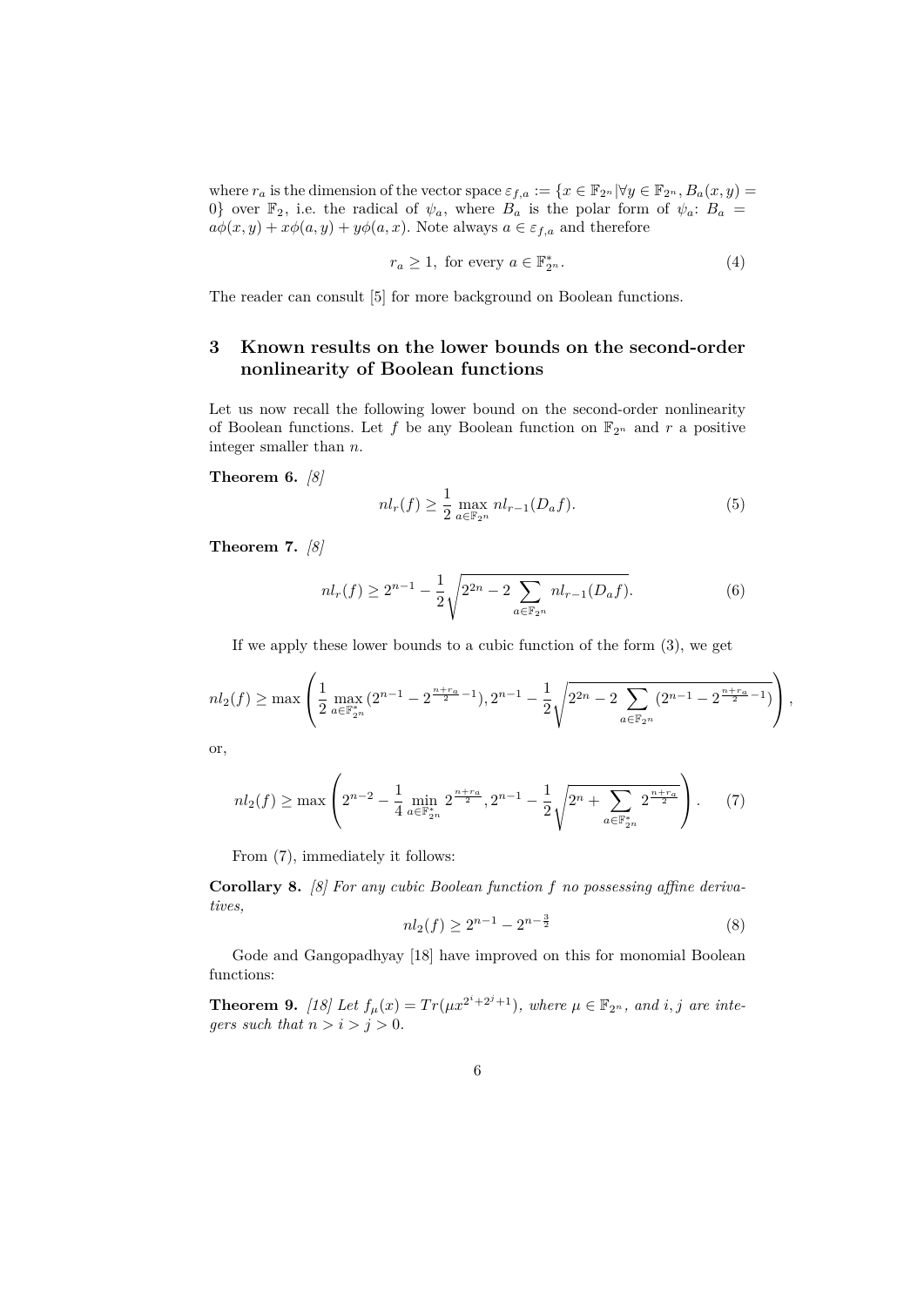*For*  $n > 2i$ *, if*  $n$  *is an even, then* 

$$
nl_2(f_\mu) \ge 2^{n-1} - \frac{1}{2}\sqrt{2^n + (2^n - 1)2^{\frac{n+2i}{2}}},\tag{9}
$$

*and if n is an odd, then*

$$
nl_2(f_\mu) \ge 2^{n-1} - \frac{1}{2}\sqrt{2^n + (2^n - 1)2^{\frac{n+2i-1}{2}}}.
$$
\n(10)

**Theorem 10.** [18] Let  $g_{\mu}(x) = Tr(\mu x^{2^{2r}+2^r+1})$ , where  $\mu \in \mathbb{F}_{2^n}$  and  $gcd(n,r) =$ 1*.*

*For*  $n > 3$ *, if*  $n$  *is an even, then* 

$$
nl_2(g_\mu) \ge 2^{n-1} - \frac{1}{2}\sqrt{2^n + (2^n - 1)2^{\frac{n+4}{2}}},\tag{11}
$$

*and if n is an odd, then*

$$
nl_2(g_\mu) \ge 2^{n-1} - \frac{1}{2}\sqrt{2^n + (2^n - 1)2^{\frac{n+3}{2}}}.
$$
\n(12)

Li, Hu and Gao [23] have improved on Corollary 8 for general cubic Boolean functions, while for cubic monomial Boolean functions the improved estimation are better than ones given in Theorem 9:

**Theorem 11.** [23] Let  $F_{\mu} = Tr(\sum_{l=1}^{m} \mu_l x^{d_l})$ , where  $\mu_l \in \mathbb{F}_{2^n}$  and  $d_l = 2^{i_l + j_l + 1}$ ,  $n > i_l > j_l > 0$ . Let us suppose that any derivative of  $F_\mu$  be a quadratic func*tion. Let*  $h_u(x) = Tr(\sum_{i=1}^{n-1} c_{i,u}x^{2^i+1}), c_{i,u} \in \mathbb{F}_{2^n}$ , be the quadratic part of the *derivative of*  $F_{\mu}$  *at*  $u \in \mathbb{F}_{2^n}$ *.* 

*Let*  $s = \min\{i | \exists u, c_{i,u} \neq 0, 1 \leq i \leq n-1\}, t = \max\{i | \exists u \in \mathbb{F}_{2^n}, c_{i,u} \neq 0\}$  $0, 1 \leq i \leq n-1$  } and  $t_1 = \max\{i | \exists u \in \mathbb{F}_{2^n}, c_{i,u} \neq 0, i \neq t\}$  if  $s \neq t$  or  $n \neq 2t$ . (1) If  $n < s + t$ ,

$$
nl_2(F_\mu) \ge 2^{n-1} - \frac{1}{2}\sqrt{2^n + (2^n - 1)2^t},\tag{13}
$$

(2) If  $2t > n \geq s + t$ ,

$$
nl_2(F_\mu) \ge 2^{n-1} - \frac{1}{2}\sqrt{2^n + (2^n - 1)2^{n-s}},\tag{14}
$$

3) If  $n = 2t$  and  $s \neq t$ , let  $p = \min\{n - 2s, 2t_1\}$ ,

$$
nl_2(F_\mu) \ge 2^{n-1} - \frac{1}{2}\sqrt{2^n + (2^n - 1)2^{\frac{n+p}{2}}},\tag{15}
$$

(4) If  $n > 2t$  is an even, let  $p = \min\{n - 2s, 2t\}$ ,

$$
nl_2(F_\mu) \ge 2^{n-1} - \frac{1}{2}\sqrt{2^n + (2^n - 1)2^{\frac{n+p}{2}}},\tag{16}
$$

*If*  $n > 2t$  *is an odd, let*  $q = \min\{n - 2s, 2t - 1\}$ *,* 

$$
nl_2(F_\mu) \ge 2^{n-1} - \frac{1}{2}\sqrt{2^n + (2^n - 1)2^{\frac{n+q}{2}}}.
$$
\n(17)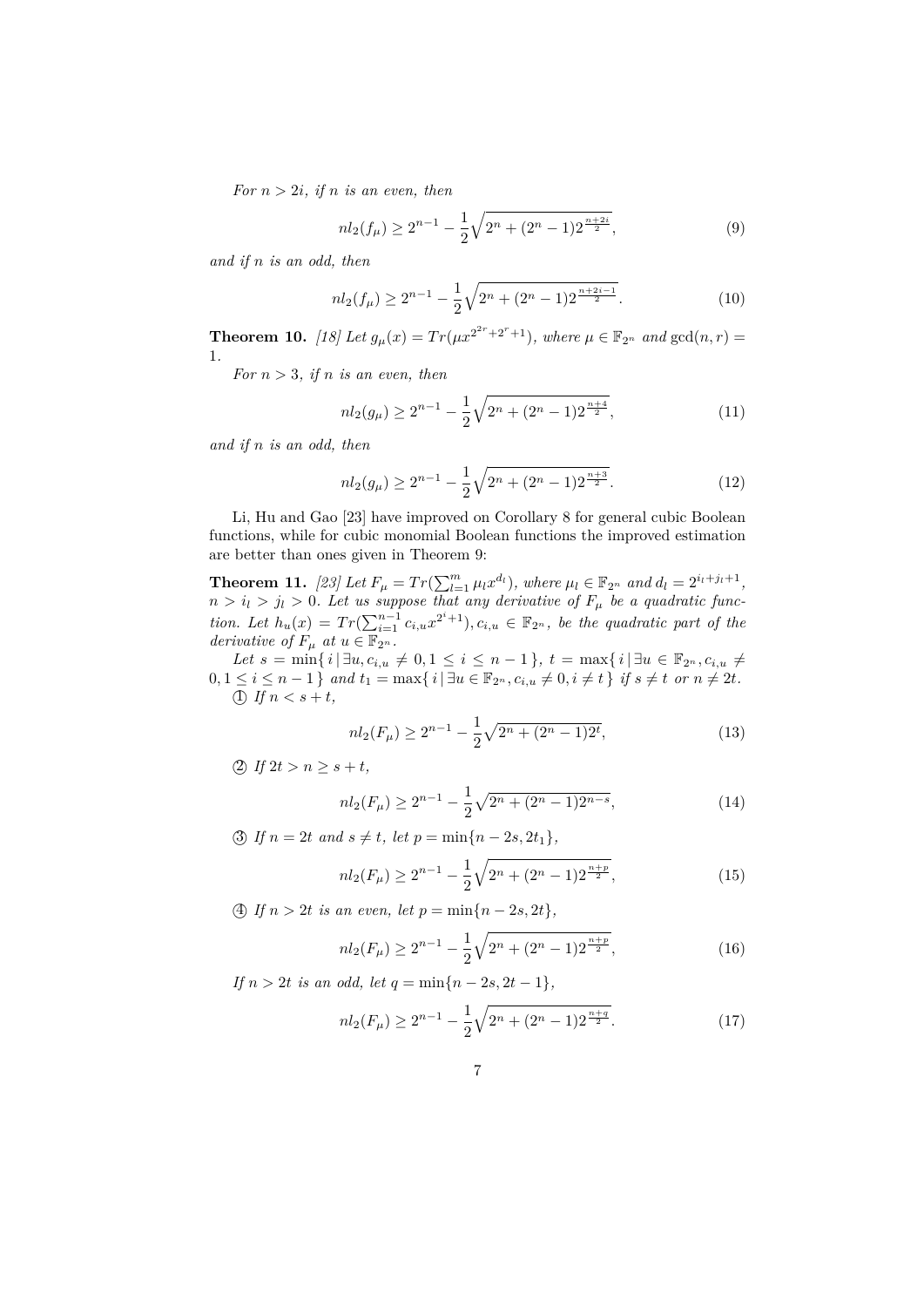Li, Hu and Gao also generalized the Gode-Gangopadhyay estimation for cubic monomial Boolean functions  $g_{\mu}$  (Theorem 10) to cubic Boolean functions  $G_{\mu}$  =  $Tr(\sum_{l=1}^{m} \mu_l x^{d_l})$ , where  $\mu_l \in \mathbb{F}_{2^n}$  and  $d_l = 2^{i_l r + j_l r + 1}$ ,  $i_l > j_l > 0$ ,  $gcd(n, r) =$  $1, r \neq 1.$ 

**Theorem 12.** [23] Let  $t = \max\{i_l | 1 \leq l \leq m\}$ . Let us suppose that any *derivative of*  $G_{\mu}$  *be quadratic function. For*  $n \geq 2t$ *, if n is an even, then* 

$$
nl_2(G_\mu) \ge 2^{n-1} - \frac{1}{2}\sqrt{2^n + (2^n - 1)2^{\frac{n+2t}{2}}}.
$$
\n(18)

*And if n is an odd, then*

$$
nl_2(G_\mu) \ge 2^{n-1} - \frac{1}{2}\sqrt{2^n + (2^n - 1)2^{\frac{n+2t-1}{2}}}.
$$
\n(19)

Note that Theorem 12 restricted to  $g_\mu$  coincides with Theorem 10 and (a generalization of) this is reformulated as Corollary 5 in [23].

### **4 On the root number of linearized polynomials**

In this section, we present an improvement of the upper bound on the root number of linearized polynomials as well as an algorithmic solution of Problem 18.

#### **4.1 Improved upper bound on the root number of linearized polynomials**

To begin with, recall some simple facts which are found in elementary number theory.

**Definition 13.** *Let p be a prime. The p*−*adic norm (or, also called p*−*adic valuation)* of a rational number  $d = p^r \frac{B}{A}$ , where  $A, B \in \mathbb{Z}$  and  $gcd(A, p) =$  $gcd(B, p) = 1$ *, is denoted by*  $||d||_p$  *and defined by*  $||d||_p = p^{-r}$ *.* 

**Definition 14.** We define a function  $gg : \mathbb{Z}^* \times \mathbb{Z}^* \longrightarrow \mathbb{Z}^*$  by  $gg(A, B) =$  $\frac{1}{\prod_{n\mid B\mid B}}$  $\frac{1}{p|B: \, prime} \|A\|_p$ .

**Proposition 15.** *For any two nonzero integers A and B, followings are facts.*

- *1.*  $gcd(A, B)|gg(a, B)$ *. In particular,*  $gcd(A, B) \leq gg(a, B)$ *.*
- 2.  $gg(A, B)$  and  $gg(B, A)$  have the same prime factors, and  $gcd(gg(A, B), gg(B, A))$ gcd(*A, B*)*.*
- 3. the value  $\frac{A}{gg(A,B)}$  is an integer and it holds

$$
\gcd(\frac{A}{gg(A,B)}, B) = 1.
$$

In fact,  $\frac{A}{gg(A,B)}$  is the greatest divisor of *A* that is coprime to *B*.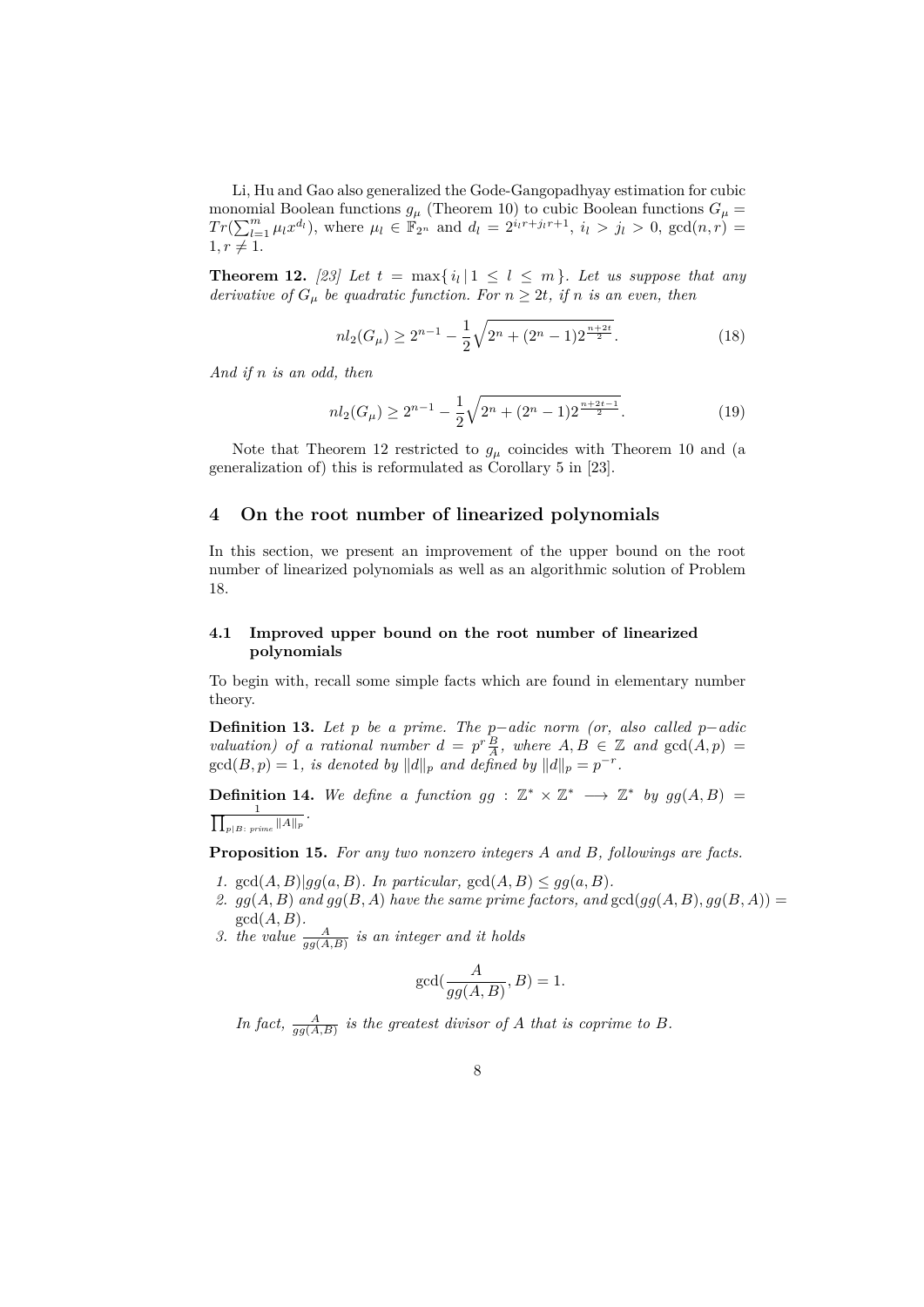4. If *A* divides *A'*, then  $\frac{A}{gg(A,B)}$  divides  $\frac{A'}{gg(A')}$  $\frac{A'}{gg(A',B)}$ .

Then we are going to deduce an improved upper bound estimation on numbers of roots of linearized polynomials.

**Lemma 16.** *Let*  $r_1 < r_2$  *be integers. Any linearized polynomial*  $L(x) = \sum_{i=r_1}^{r_2} \alpha_i x^{2^i} (\alpha_i \in$  $\mathbb{F}_{2^n}$  *over*  $\mathbb{F}_{2^n}$  *has the same number of roots in*  $\mathbb{F}_{2^n}$  *as*  $L'(x) = \sum_{i=r_1}^{r_2} \alpha_i^{2^k} x^{2^{i+k+k_1n}}$ *has in*  $\mathbb{F}_{2^n}$ *, where*  $k, k_i$  ( $i \in \{r_1, r_2\}$ ) are arbitrarily given integers.

*Proof.*  $x \in \mathbb{F}_{2^n}$  is a root of  $L(x) \iff L(x) = 0 \iff L(x)^{2^k} = 0 \iff$  $\sum_{i=r_1}^{r_2} \alpha_i^{2^k} x^{2^{i+k}} = 0 \iff \sum_{i=r_1}^{r_2} \alpha_i^{2^k} x^{2^{i+k+k_in}} = 0$ (Regarding to  $x^{2^{k}i^n} = x$  which follows from  $x \in \mathbb{F}_{2^n}$ )  $\Leftrightarrow$   $x \in \mathbb{F}_{2^n}$  is a root of  $L'(x)$ .

**Theorem 17.** *Let*  $r_1 < r_2$  *be integers and*  $L(x) = \sum_{i=r_1}^{r_2} \alpha_i x^{2^i} (\alpha_i \in \mathbb{F}_{2^n})$  *be a linearized polynomial over*  $\mathbb{F}_{2^n}$ . Let us introduce following notations:  $\Delta =$  $\{i \mid \alpha_i \neq 0, r_1 \leq i \leq r_2\} = \{i_0, i_1, \cdots, i_{t-1}\}$  and  $U = \{K = (k, k_0, k_1, \cdots, k_{t-1}) \in$  $\mathbb{Z}^{t+1} | \forall j \in \overline{\{0,t-1\}}, i_j + k + k_j n \geq 0 \}$ . For  $K \in U$ , let us define following quantities sequentially:  $T_K = \gcd(\{i_j + k + k_j n | j \in \{0, t-1\}\}), S_K = T_K / gg(T_K, n),$  $V_K = \max_{j \in \{0, t-1\}} \left\{ \frac{i_j + k + k_j n}{S_K} \right\}$  $\left\{\frac{\kappa + \kappa_j n}{S_K}\right\}$  *and*  $V = \min_{K \in U} V_K$ . *Then*  $L(x)$  *has at most*  $2^V$  *solutions in*  $\mathbb{F}_{2^n}$ *.* 

*Proof.* By Lemma 16, we know that the number of  $\mathbb{F}_{2^n}$ -roots of  $L(x)$  equals to the number of  $\mathbb{F}_{2^n}$ -roots of  $L'(x) = \sum_{i=r_1}^{r_2} \alpha_i^{2^k} x^{2^{i+k+k}+i}$  for any  $K = (k, k_0, \dots, k_{t-1}) \in$  $U. L'(x) = \sum_{i \in \Delta} \alpha_i^{2^k} x^{2^{S_K} \cdot \frac{i+k+k_in}{S_K}} = \sum_{l=0}^{V_K} \beta_l x^{2^{S_K \cdot l}},$  where  $\beta_l = \sum_{i \in \Delta} \alpha_i^{2^k}$  and the sum is over all  $i \in \Delta$  such that  $l = \frac{i+k+k_i n}{S_K}$ . (If there no exists such  $i \in \Delta$ , then we think  $\beta_l = 0$ .) Since  $gcd(S_K, n) = 1$  by Proposition 15, Lemma 2 says that the number of  $L'(x)$ 's roots belonging to  $\mathbb{F}_{2^n}$  is not greater than  $2^{V_K}$ , so that the number of  $L(x)$ 's roots belonging to  $\mathbb{F}_{2^n}$  is not greater than  $2^{V_K}$ , from which the theorem are validated.

#### **4.2 Search for the Minimum** *V*

In this subsection, we consider following problem.

*Problem 18.* Given an integer *n* and an integer set  $\Delta = \{i_0, i_1, \dots, i_{t-1}\}\$ , where *n* > *i*<sub>0</sub> > *i*<sub>1</sub> > · · · > *i*<sub>*t*−1</sub> be assumed, and let *U* = { *K* = (*k, k*<sub>0</sub>*, k*<sub>1</sub>*,* · · · *, k*<sub>*t*−1</sub>) ∈  $\mathbb{Z}^{t+1}$  | ∀*j* ∈  $\overline{\{0,t-1\}}$ ,  $i_j + k + k_j n \ge 0$  }. For  $K = (k, k_0, k_1, \dots, k_{t-1}) \in U$ , let us define  $T_K = \gcd(\{i_j + k + k_jn | j \in \{0, t-1\}\})$ ,  $S_K = T_K/gg(T_K, n)$ ,  $V_K =$  $\max_{j \in \{0, t-1\}} \left\{ \frac{i_j + k_j n}{S_K} \right\}$  $\binom{k+k+n}{S_K}$  and  $V = \min_{K \in U} V_K$ . Find a *K* such that  $V_K = V$ .

Seemingly, it looks like one has to scan the infinite space *U* to solve this problem. But, below we show that there exists a polynomial-time algorithm to solve this problem.

To begin with, we have following useful fact: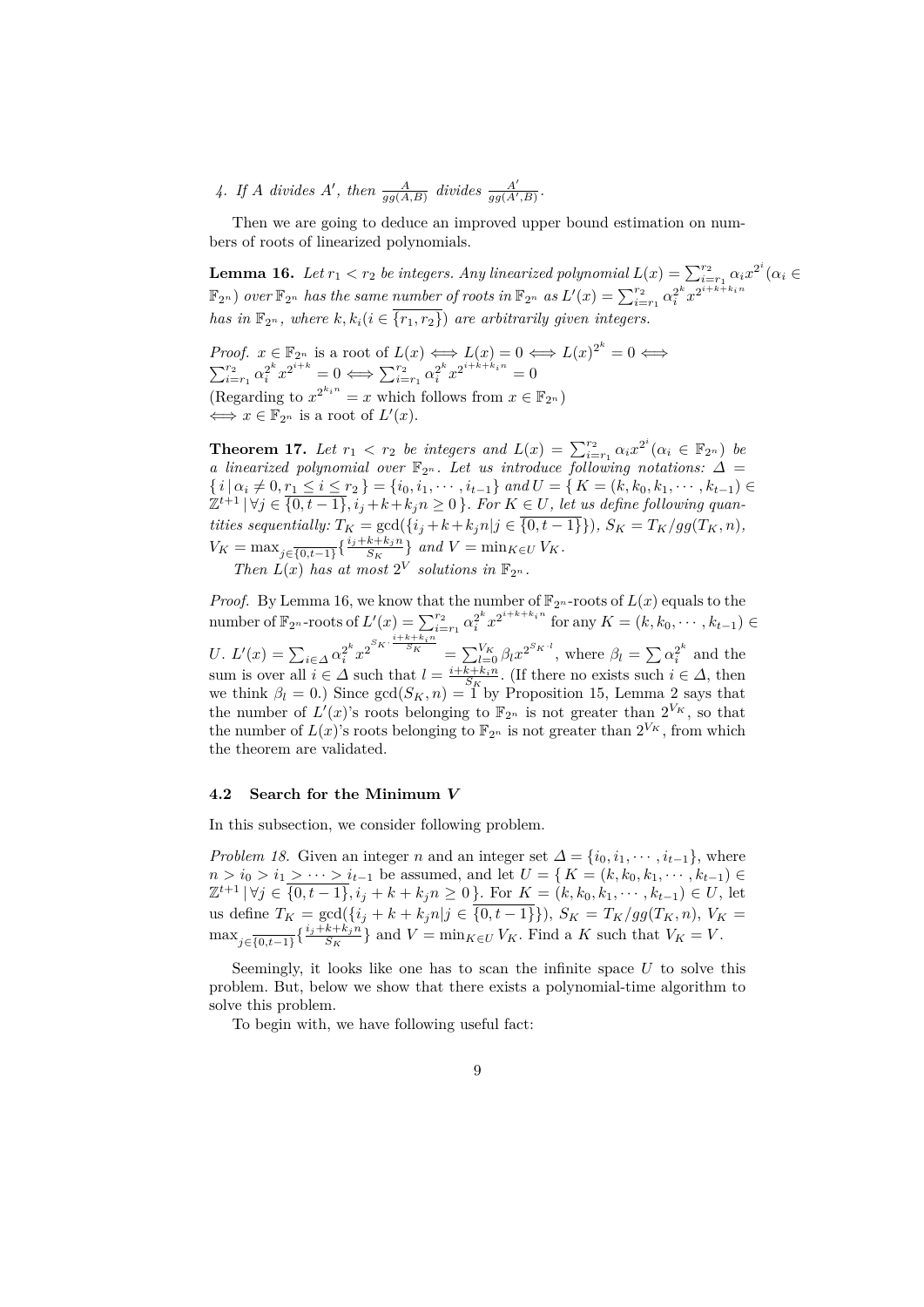**Proposition 19.** For every  $K = (k, k_0, \dots, k_{t-1})$  attaining the minimum  $V =$ *V<sup>K</sup> to be found in Problem 18,*

$$
\min_{j \in \{0, t-1\}} \{i_j + k + k_j n\} = 0.
$$

*Proof.* Let us assume the opposition:  $\min_{j \in \{0, t-1\}} \{i_j + k + k_j n\} \neq 0$  (i.e. > 0). We can assume wlog that  $\min_{j \in \{0, t-1\}} \{i_j + k + k_j n\} = i_0 + k + k_0 n$ . Let us set  $k' = -i_0 - k_0 n$  and  $K' = (k', k_0, \dots, k_{t-1})$ . Then, because  $i_j + k' + k_j n =$  $i_j - i_0 - k_0 n + k_j n = (i_j + k + k_j n) - (i_0 + k + k_0 n)$  for every  $j \in \{0, t-1\}$ , it holds  $T_K|T_{K'}$  and so  $S_K \leq S_{K'}$  by the item 4 of Proposition 15. Also, since  $i_j + k' + k_j n = (i_j + k + k_j n) - (i_0 + k + k_0 n) < (i_j + k + k_j n)$  for every j, we get

$$
V_{K'} = \max_{j \in \{0,t-1\}} \{ \frac{i_j + k' + k_j n}{S_{K'}} \} < \max_{j \in \{0,t-1\}} \{ \frac{i_j + k + k_j n}{S_K} \} = V_K,
$$

which is a contradiction to the assumption that *K* attains the minimum  $V = V_K$ .

On the other hand, since  $K' = (k \mod n, k_0 + \lfloor \frac{k}{n} \rfloor, \cdots, k_{t-1} + \lfloor \frac{k}{n} \rfloor)$  gives the same  $T_K$ ,  $S_K$ ,  $V_K$  as  $K = (k, k_0, \dots, k_{t-1})$  gives, i.e.  $T_{K'} = T_K$ ,  $S_{K'} =$  $S_K$ ,  $V_{K'} = V_K$ , though there are infinite number of *K*'s such that  $V_K = V$ , we can restrict the range of  $k$  into the sub-opened interval  $[0, n)$ . Further specifically, by making use of the assumption  $n > i_0 > i_1 > \cdots > i_{t-1}$  and Proposition 19, we can restrict the range of *k* into the set  $k_S = \{(n - i_j) \mod n\}_{j \in \overline{\{0, t-1\}}}$ .

Denote  $V_0 = (i_0 - i_{t-1}) \mod n$ . Letting  $K_0 = (-i_{t-1}, -\lfloor \frac{i_0 - i_{t-1}}{n} \rfloor, \cdots, -\lfloor \frac{i_{t-2} - i_{t-1}}{n} \rfloor, 0),$ we have  $K_0 \in U$  and  $V_{K_0} \leq V_0$ , and therefore it follows

$$
V \le V_0 < n.
$$

Let us introduce denotations  $L_j = \frac{i_j + k + k_j n}{S_K}$  $\frac{k+k_jn}{S_K}$ ,  $0 \le j \le t-1$  and  $a = S_K^{-1}$  mod *n* (This value exists because  $gcd(S_K, n) = 1$ ). It is true  $L_j \mod n = a(i_j + k)$ mod *n*. Also, we know that if *K* is a solution to Problem 18, then  $0 \leq L_i \leq$  $V_K = V \lt n, 0 \le j \le t - 1$ , and therefore identically

$$
L_j = a(i_j + k) \mod n, 0 \le j \le t - 1.
$$

With all these information, we are reduced to explore all possible  $\phi(n)$  *a*'s, i.e. such as  $gcd(a, n) = 1$ , where  $\phi$  is Euler Phi-function.

**Algorithm searching for a** *K* **attaining the minimum** *V* 1. *V* ←  $(i_0 - i_{t-1})$  mod *n*;

- 2. For  $index = 0$  up to  $t 1$ ; 3.  $k \leftarrow (n - i_{index}) \mod n$ ; 4. For  $a = 1$  up to  $n - 1$ ; 5. Compute  $d = \gcd(a, n)$ ; 6. If  $d=1$  Then; 7. For  $j = 1$  up to  $t - 1$ ;
- 8.  $L_i \leftarrow (a \times (k + i_i)) \mod n;$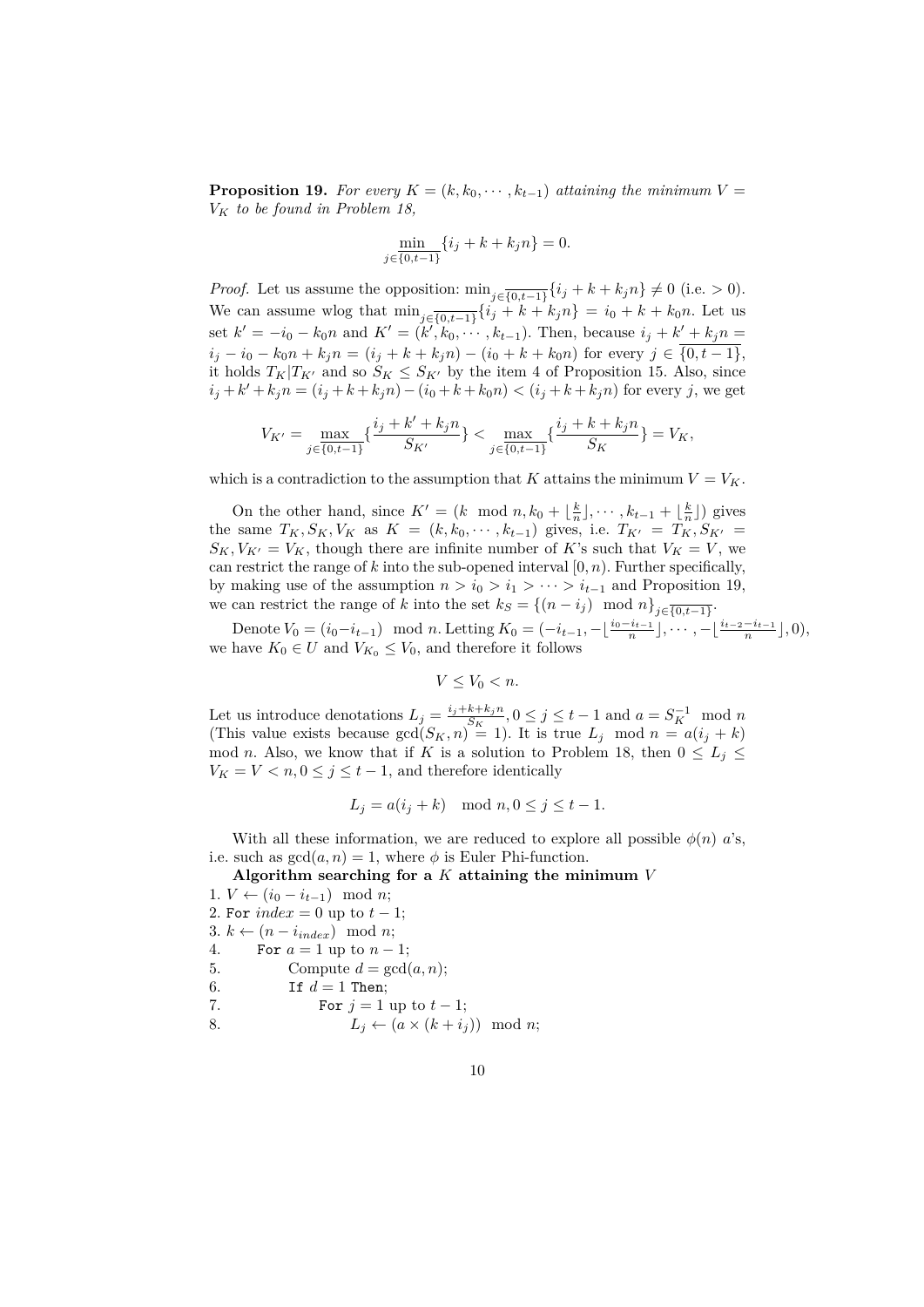```
9. End For;
10. If V > \max_j L_j Then;
11. V \leftarrow \max_j L_j;12. a
                     ' \leftarrow a^{-1} \mod n;13. K \leftarrow (k, \frac{a' * L_0 - k - i_0}{n}, \dots, \frac{a' * L_{t-1} - k - i_{t-1}}{n});14. End If;
15. End If;
16. End For;
17. End For;
18. Output K;
```
# **5 Application to second order nonlinearity estimation of cubic Boolean functions**

Following Lemma describes lower bounds of the second-order nonlinearities of cubic Boolean functions by the dimensions of root sets of linearized polynomials.

**Lemma 20.** Let *f* be any cubic Boolean function. Define  $Q_f := \{a \in \mathbb{F}_{2^n} | nl(D_a f) \neq$ 0}*. Let us suppose that for every element*  $a \in Q_f$ , the dimension of the kernel of *the derivative Daf (or, equivalently, its quadratic part) of f at a is not greater than t*, where  $t \geq 0$  *is some fixed integer. Then* 

$$
nl_2(f) \ge 2^{n-1} - \frac{1}{2}\sqrt{2^{2n} - 2|Q_f|(2^{n-1} - 2^{\lfloor \frac{n+t}{2} \rfloor - 1})}.
$$

*Proof.* This is an immediate corollary from  $(2)$ , Lemma 4, Lemma 5 and Theorem 7.

Following theorem gives the most precise estimation for lower bound of the second-order nonlinearity of any cubic Boolean function no possessing affine derivatives, including the special form  $G_{\mu} = Tr(\sum_{l=1}^{m} \mu_l x^{d_l})$ , where  $d_l = 2^{i_l \gamma + j_l \gamma + 1}$ .

**Theorem 21.** Let  $F_{\mu} = Tr(\sum_{l=1}^{m} \mu_l x^{d_l})$ , where  $\mu_l \in \mathbb{F}_{2^n}^*$  and  $d_l = 2^{i_l + j_l + 1}$ ,  $i_l > j_l > 0$ , be any cubic Boolean function. Define  $Q_{F_\mu} := \{a \in \mathbb{F}_{2^n} | nl(D_a F_\mu) \neq 0\}$ 0}*.* Let  $\psi_a(x) = Tr(\sum_{i=1}^{n-1} c_{i,a}x^{2^i+1}), c_{i,a} \in \mathbb{F}_{2^n}$ , be the quadratic part of the *derivative of*  $F_{\mu}$  *at*  $a \in Q_{F_{\mu}}$ .

 $Let \Delta = \{ i | \exists a \in Q_{F_{\mu}}, c_{i,a} \neq 0, 1 \leq i \leq n-1 \} \cup \{-i | \exists a \in Q_{F_{\mu}}, c_{i,a} \neq 0, 1 \leq i \leq n-1 \}$  $i \leq n-1$  } = { $i_0, i_1, \cdots, i_{t-1}$ } *and*  $U = \{ K = (k, k_0, k_1, \cdots, k_{t-1}) \in \mathbb{Z}^{t+1} | \forall j \in \mathbb{Z}$  $\{0, t-1\}$ ,  $i_j + k + k_j n \geq 0$ . For  $K \in U$ , let us define following quantities  $sequentially: T_K = \gcd(\{i_j + k + k_jn | j \in \{0, t-1\}\}), S_K = T_K/gg(T_K, n)$  $V_K = \max_{j \in \{0, t-1\}} \left\{ \frac{i_j + k + k_j n}{S_K} \right\}$  $\left\{\frac{\kappa + \kappa_j n}{S_K}\right\}$  *and*  $V = \min_{K \in U} V_K$ .

*Then*

$$
nl_2(F_\mu) \ge 2^{n-1} - \frac{1}{2} \sqrt{2^{2n} - 2|Q_{F_\mu}| (2^{n-1} - 2^{\lfloor \frac{n+V}{2} \rfloor - 1})},\tag{20}
$$

*and this estimation is at least as much precise as ones in Theorem 9 and 10.*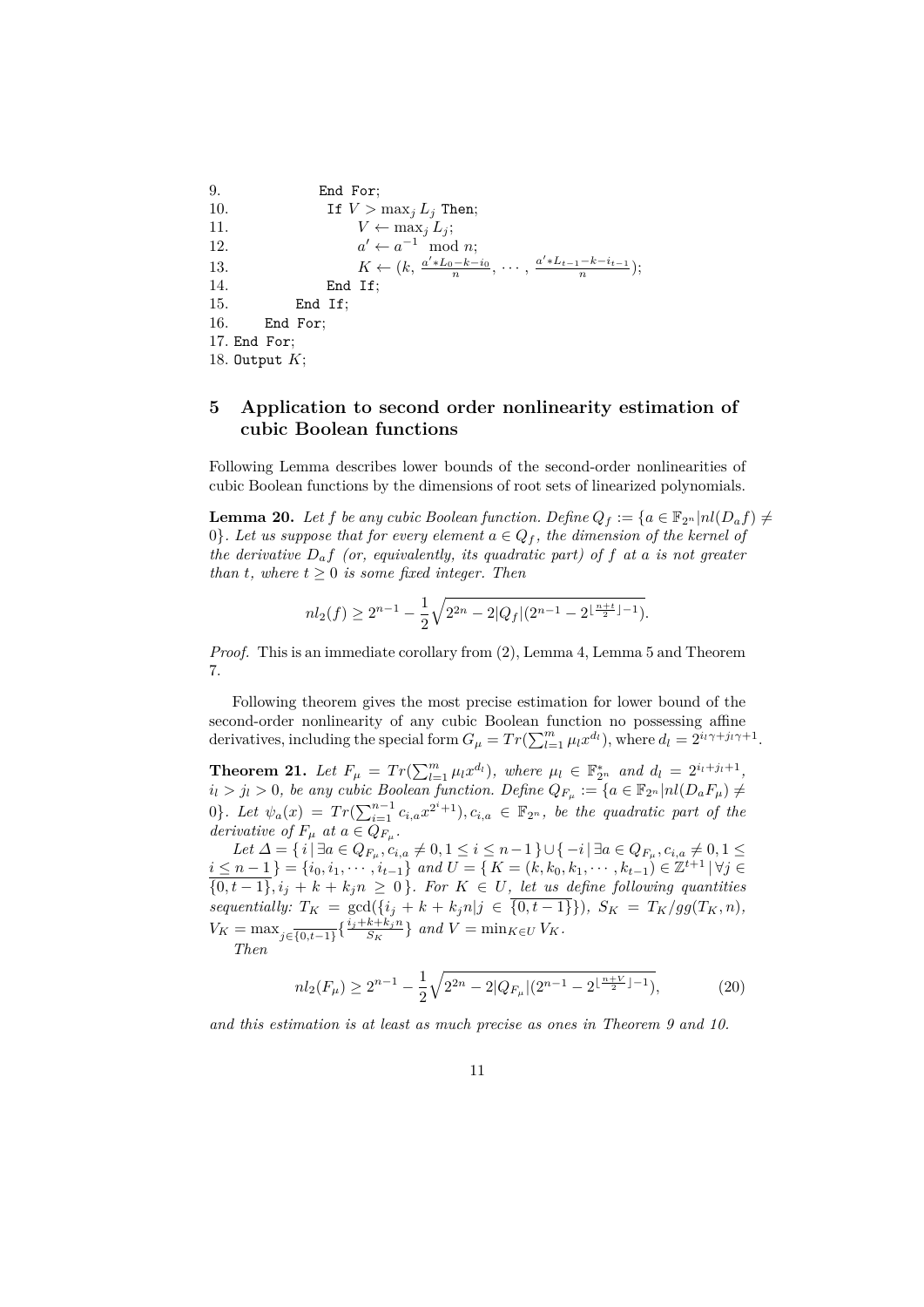*In particular, if*  $|Q_{F_\mu}| = 2^n - 1$ *, i.e. for every*  $a \in \mathbb{F}_{2^n}^*$ *,*  $D_a F_\mu$  *is not affine, then it holds*

$$
nl_2(F_\mu) \ge 2^{n-1} - \frac{1}{2}\sqrt{2^n + (2^n - 1)2^{\lfloor \frac{n+V}{2} \rfloor}}.
$$
\n(21)

*Proof.* From Lemma 20, one can see that a lower bound of second-order nonlinearity of  $F_\mu$  is obtained from a upper bound for dimension of kernel of  $\psi_a(x) = Tr(\sum_{i=1}^{n-1} c_{i,a} x^{2^i+1}),$  the quadratic part of the derivative  $D_a F_\mu$ . The kernel  $\varepsilon_{F_\mu,a}$  of  $\psi_a(x)$  is given as the set of  $x \in \mathbb{F}_{2^n}$  such that for any  $y \in \mathbb{F}_{2^n}$  $B_a(x,y) = \psi_a(x) + \psi_a(y) + \psi_a(x+y) = Tr(y \sum_{i=1}^{n-1} (c_{i,a}x^{2^i} + (c_{i,a}x)^{2^{-i}}) = 0$ , i.e. the root set of linearized polynomial

$$
\sum_{i=1}^{n-1} (c_{i,a}x^{2^i} + (c_{i,a}x)^{2^{-i}}).
$$
 (22)

Applications of Theorem 17 and Lemma 20 give the main assertion of the theorem.

Let us compare the lower bound estimation given in Theorem 11 with ones of Li, Hu and Gao. First remark that by the Note we made in Section 2 we can suppose  $t \leq \lfloor \frac{n}{2} \rfloor$  and therefore the cases  $\Box$ ) and  $\Box$ ) of Theorem 11 can be excluded from consideration. The Li-Hu-Gao estimation is obtained as a special case of our discussion: Let  $t = \max\{i \in \Delta | i > 0\}$ ,  $s = \min\{i \in \Delta | i > 0\}$ ,  $t_1 = \min\{i \in \Delta \mid i > 0, i \neq t\}$ , using  $\Delta$  introduced by us. Taking two integer vectors  $K_1 = \{t, 0, \dots, 0\}$  (  $|\Delta|$  0's ),  $K_2 = \{-s, 0, \dots, 0, 1, \dots, 1\}$  ( $\frac{|\Delta|}{2}$  $\frac{\Delta_1}{2}$  1's and |*∆*|  $\frac{21}{2}$  (0's) for  $\Im$  (case  $n > 2t$ ) of Theorem 11 and taking  $K_1 = \{t, 0, \dots, 0\}$  |  $\Delta$ | 0's ),  $K_2 = \{-s, 0, \dots, 0, -1, 0, \dots, 0, 1, \dots, 1\}$  (the numbers of 0's and 1's are  $\frac{|\Delta|}{2} - 1$ ,  $\frac{|\Delta|}{2}$ , respectively and the place number of -1's is  $k_t$ ) for  $\textcircled{4}$  (case  $n = 2t$ )  $\frac{21}{2}$ , respectively and the place number of -1's is  $k_t$ ) for  $\textcircled{4}$  (case  $n = 2t$ ) of Theorem 11, then letting  $V_0 = \min\{V_1, V_2\}$ , give

$$
nl_2(F_{\mu}) \ge 2^{n-1} - \frac{1}{2}\sqrt{2^n + (2^n - 1)2^{\lfloor \frac{n + V_0}{2} \rfloor}}.
$$

Obviously  $V_0 \geq V$ , therefore our estimation would be at least as much precise as ones given by Li-Hu-Gao. Comparison with Theorem 12 is also similar.

Finally, we note that an assumption  $c_{i,a} = 0$  when  $i > \lfloor \frac{n}{2} \rfloor$  can be made in the formulation of Theorem 21.

## **6 Examples and comparisons**

As shown in below examples, for almost all cases, our estimation would be more precise than ones of Li, Hu and Gao [23].

*Example 22.* (Example 1 of [23]) Let  $F_{\mu} = f_{\mu} = Tr(\mu x^{2^{i}+2^{j}+1})$ . For every  $u \in \mathbb{F}_{2^n}^*$ , the quadratic part of the derivative of  $F_\mu$  is represented as  $h_u(x) =$  $Tr(\lambda_{u}^{2^{n-j}}x^{2^{i-j}+1} + \lambda_{u}x^{2^{i}+1} + \lambda_{u}x^{2^{j}+1})$  for some  $\lambda_{u} \in \mathbb{F}_{2^{n}}^{*}$ .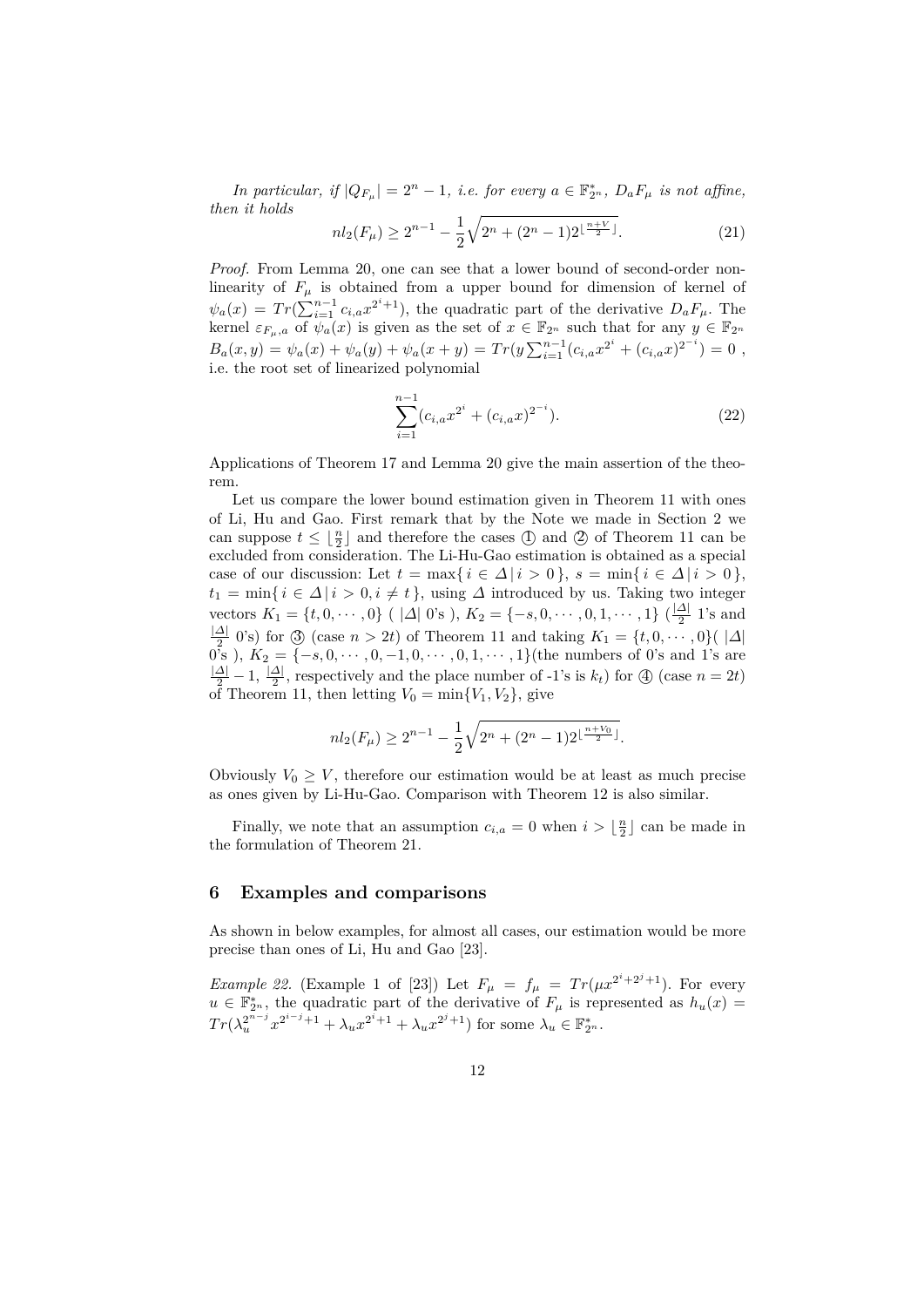1.  $n = 20, i = 9, j = 5$ Theorem 9 says

$$
nl_2(f_\mu) \ge 2^{19} - \frac{1}{2}\sqrt{2^{20} + (2^{20} - 1)2^{19}} \approx 153561,
$$

and Theorem 11 says (in this case  $s = i - j = 4, t = i = 9$ , and since  $n > 2t$ is an even, we can set  $p = \min\{12, 18\} = 12$  by  $\textcircled{4}$  of Theorem 11)

$$
nl_2(f_\mu) \ge 2^{19} - \frac{1}{2}\sqrt{2^{20} + (2^{20} - 1)2^{16}} \approx 393216.
$$

Now we will apply Theorem 21 to this case. By definition,  $\Delta = \{i, j, i$  $j, -i, -j, j - i$ } = {9, 5, 4, -9, -5, -4}. For  $K = \{-5, 2, 0, 5, 4, 6, 1\}$ ,  $T_K =$ gcd(9 − 5 + 40*,* 5 − 5*,* 4 − 5 + 100*,* −9 − 5 + 80*,* −5 − 5 + 120*,* −4 − 5 + 20) =  $gcd(44, 0, 99, 66, 110, 11) = 11$ ,  $S_K = T_K = 11$ . Thus  $V \leq V_K =$  $max{4, 0, 9, 6, 10, 1} = 10$  and by Theorem 21 we have

$$
nl_2(f_\mu) \ge 2^{19} - \frac{1}{2}\sqrt{2^{20} + (2^{20} - 1)2^{15}} \approx 431605.
$$

2.  $n = 19, i = 9, j = 5$ Theorem 9 asserts

$$
nl_2(f_\mu) \ge 2^{18} - \frac{1}{2}\sqrt{2^{19} + (2^{19} - 1)2^{18}} \approx 76781.
$$

Theorem 11 gives (in this case  $s = i - j = 4, t = i = 9$  and since  $n > 2t$  is an odd, we can set  $q = \min\{11, 18\} = 11$  by  $\textcircled{4}$  of Theorem 11)

$$
nl_2(f_\mu) \ge 2^{18} - \frac{1}{2}\sqrt{2^{19} + (2^{19} - 1)2^{15}} \approx 196608.
$$

On the other hand, the application of our Theorem 21 can improve these estimations as follows. By definition,  $\Delta = \{i, j, i - j, -i, -j, j - i\} = \{9, 5, 4, -9, -5, -4\}.$ For  $K = \{-4, 0, 1, 0, 2, 1, 2\}, T_K = \text{gcd}(9-4, 5-4+19, 4-4, -9-4+19)$  $38, -5 - 4 + 19, -4 - 4 + 38$  =  $gcd(5, 20, 0, 25, 10, 30) = 5$ ,  $S_K = T_K = 5$ . Thus  $V \leq V_K = \max\{1, 4, 0, 5, 2, 6\} = 6$  and Theorem 21 shows

$$
nl_2(f_\mu) \ge 2^{18} - \frac{1}{2}\sqrt{2^{19} + (2^{19} - 1)2^{12}} \approx 238971.
$$

The lower bound given by Theorem 21 also improves the Li-Hu-Gao estimation (Theorem 12) for Boolean functions  $G_{\mu}$ .

*Example 23.* Let  $G_{\mu}(x) = Tr(\mu x^{2^{i\gamma}+2^{j\gamma}+1})$ . The quadratic part of the derivative of  $G_{\mu}$  at  $u \in \mathbb{F}_{2^n}^*$  is represented as  $h_u(x) = Tr(\lambda_u^{2^{n-j\gamma}} x^{2^{i\gamma-j\gamma}+1} + \lambda_u x^{2^{i\gamma}+1} + \lambda_u x^{2^{i\gamma}+1}$  $\lambda_u x^{2^{j\gamma}+1}$  for some  $\lambda_u \in \mathbb{F}_{2^n}^*$ .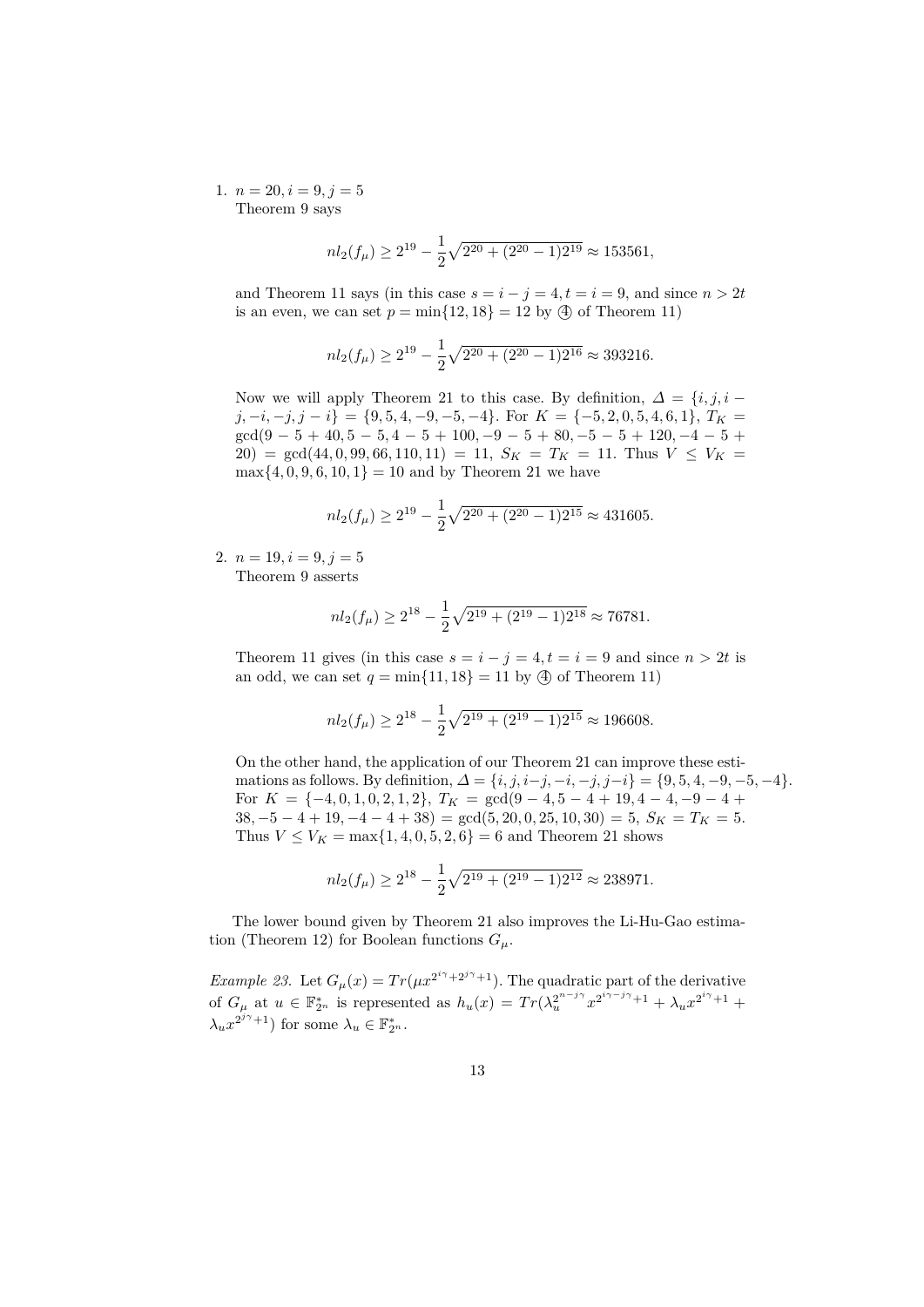1.  $n = 20, i = 9, j = 5, \gamma = 2.$ 

Since  $n \neq (i + j)\gamma, n \neq (2i - j)\gamma$ , by Theorem 2 of [18]  $G_{\mu}$  has no affine derivative. Due to  $n > 2i$ , by Theorem 12 we have

$$
nl_2(G_\mu) \ge 2^{19} - \frac{1}{2}\sqrt{2^{20} + (2^{20} - 1)2^{19}} \approx 153561.
$$

At this time, let us use Theorem 21 to estimate  $nl_2(G_\mu)$ . By definition,  $\Delta = \{2i, 2j, 2i - 2j, -2i, -2j, 2j - 2i\} = \{18, 10, 8, -18, -10, -8\}$ . For  $K =$  $\{8, -1, 0, 1, 2, 1, 0\}, T_K = \gcd(18 + 8 - 20, 10 + 8, 8 + 8 + 20, -18 + 8 + 20)$  $40, -10 + 8 + 20, -8 + 8$  = gcd(6, 18, 36, 30, 18, 0) = 6,  $gg(T_K, n) = 2$ ,  $S_K = T_K/2 = 3$ . Thus  $V \leq V_K = \max\{2, 6, 12, 10, 6, 0\} = 12$  and Theorem 21 gives an improved estimation

$$
nl_2(G_\mu) \ge 2^{19} - \frac{1}{2}\sqrt{2^{20} + (2^{20} - 1)2^{16}} \approx 393216.
$$

2.  $n = 19, i = 9, j = 5, \gamma = 2.$ 

Since  $n \neq (i + j)\gamma$ ,  $n \neq (2i - j)\gamma$ ,  $G_{\mu}$  has no affine derivative. Due to  $n > 2i$ , Theorem 12 says

$$
nl_2(G_\mu) \ge 2^{18} - \frac{1}{2}\sqrt{2^{19} + (2^{19} - 1)2^{18}} \approx 76781.
$$

Next, we will estimate  $nl_2(G_\mu)$  by using Theorem 21. By definition,  $\Delta =$  $\{2i, 2j, 2i-2j, -2i, -2j, 2j-2i\} = \{18, 10, 8, -18, -10, -8\}$ . For  $K = \{8, 1, 0, 2, 1, 2, 0\}$ ,  $T_K = \gcd(18 + 8 + 19, 10 + 8, 8 + 8 + 38, -18 + 8 + 19, -10 + 8 + 38, -8 + 8) =$  $gcd(45, 18, 54, 9, 36, 0) = 9, S_K = T_K = 9$ . Thus  $V \leq V_K = \max\{5, 2, 6, 1, 4, 0\}$ 6 and Theorem 21 proves the improved estimation

$$
nl_2(G_\mu) \ge 2^{18} - \frac{1}{2}\sqrt{2^{19} + (2^{19} - 1)2^{12}} \approx 238971.
$$

*Example 24.* For  $f_{\mu}$ , the case of  $n = i + j, n \neq 2i - j$  is treated as Corollary 4 in [23]. Apply Theorem 21 to this case:  $\Delta = \{i, j, i - j, -i, -j, j - i\}$ . For *K* = {2*j*, −1, 0, −1, 1, 0, 1},  $T_K = j$ ,  $S_K = j/gg(j, n)$ . Thus  $V ≤ V_K = 4gg(j, n)$ and Theorem 21 indicates

$$
nl_2(f_\mu) \ge 2^{n-1} - \frac{1}{2}\sqrt{2^n + (2^n - 1)2^{\lfloor \frac{n + 4gg(j,n)}{2} \rfloor}}.
$$
 (23)

And in particular, if  $gcd(j, n) = 1$  (so  $gg(j, n) = 1$ ), then

$$
2^{n-1} - \frac{1}{2}\sqrt{2^n + (2^n - 1)2^{\lfloor \frac{n+4}{2} \rfloor}}.
$$

This lower bound is better than ones (with complicated representations) given by Corollary 4 of [23]. In fact, since

$$
f_{\mu}=g_{\mu^p},
$$

this is not other than Corollary 5 of [23] applied to  $g<sub>\mu</sub>$ , or, Theorem 10. How to improve this lower bound is discussed in Section 7.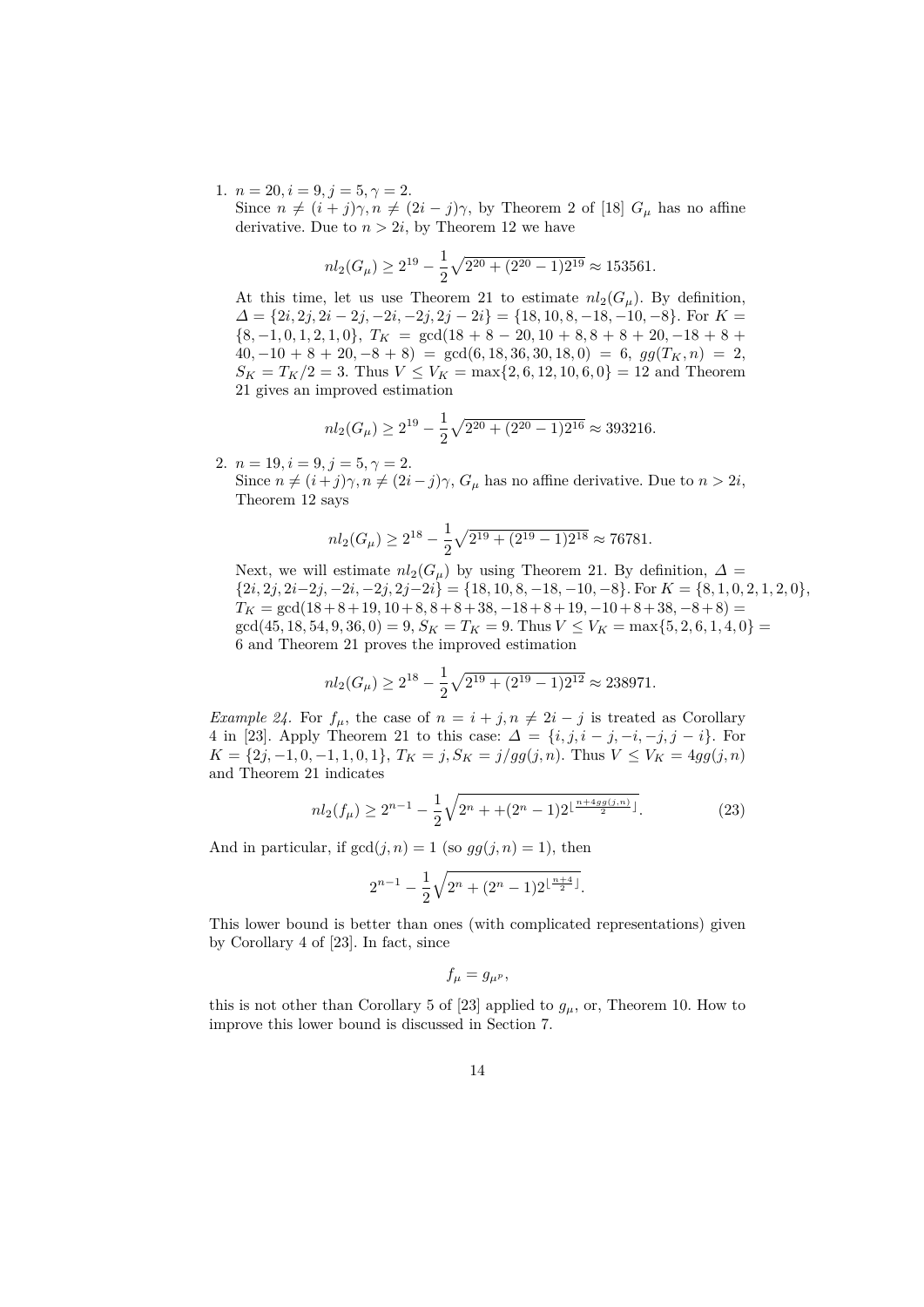The exact values for the maximum second-order nonlinearity that a *n*−variable Boolean function can achieve (i.e. the covering radius of  $RM(2, n)$ ) are known only for  $3 \le n \le 6$  [28]; its value is 1, 2, 6 an 18 respectively. It is conjectured in [20] that the exact value of the maximum second-order nonlinearity is attained by a coset of  $RM(2, n)$  in  $RM(3, n)$  (i.e. by a cubic function). Following examples also confirm this conjecture.

*Example 25.* For the modified-Welch Boolean function  $f_{\text{welch}} = Tr(x^{2^t+3}), t =$  $\frac{n+1}{2}$ , *n* odd, Carlet's lower bound (Proposition 5 of [8]) states

$$
nl_2(f_{\text{welch}'} ) \ge 2^{n-1} - \frac{1}{2} \sqrt{2^n + (2^n - 1)2^{\frac{n+3}{2}}}.
$$

For odd  $n > 1$  (i.e.  $n = 3$ ) smaller than 5, this lower bound becomes zero (the approximation also becomes equality) and therefore non-meaningful.

But Theorem 21 gives a meaningful lower bound as follows: We have  $D_a f_{welch'}(x) =$  $Tr(ax^{2^t+2} + a^2x^{2^t+1} + a^{2^t}x^3) + l(x) = Tr(a^4x^3) + l(x)$  where *l* is affine. Therefore  $\Delta = \{1, -1\}$ . Take  $K = \{1, 0, 0\}$ . Then  $V_K = 1$ . In fact, the kernel of the quadratic Boolean function  $Tr(a^4x^3)$  is  $\{0, a\}$  when  $a \neq 0$ , and therefore has the exact dimension 1. Hence for  $n = 3$  we have

$$
nl_2(f_{\text{welch}t}) \ge 2^{n-1} - \frac{1}{2}\sqrt{2^n + (2^n - 1)2^{\frac{n+1}{2}}} = 1,
$$

that is,  $nl_2(f_{\text{welch'}}) = 1$  over  $\mathbb{F}_{2^3}$ .

*Example 26.* For  $n = 4$ , consider the function  $f = Tr(x^{2^3+2^2+1})$ . Note  $f =$  $Tr((x^{2^3+2^2+1})^4) = Tr(x^{2^2+2+1})$ . At  $a \in \mathbb{F}_{2^4}$ , it has derivative  $D_a f = Tr(ax^{2^3+2^2} +$  $a^{2^2}x^{2^3+1} + a^{2^3}x^{2^2+1} = Tr((a^2 + a^{2^2})x^{2^3+1} + a^{2^3}x^{2^2+1})$ . If  $a = 0$  or  $a = 1$ , then  $D_a f = 0$  and  $Q_f = \mathbb{F}_{2^4} \setminus \{0, 1\}$ . For  $a \neq 0, 1$ , We have  $\Delta = \{3, 2, -2, -3\}$ , and taking  $K = \{3, -1, -1, 0, 0\}$ , we get  $V \leq V_K = 2$ . Following discussion shows really  $V = 2$ : The kernel  $\varepsilon_{f,a}$  of  $D_a f$  is the null space of

$$
(a2 + a22)x23 + ((a2 + a22)x)2-3 + a23x22 + (a23x)2-2= (a + a2)2x8 + (a + a2)4x2 + (a8 + a2)x4= [(a + a2)x4 + (a4 + a)x2 + (a4 + a2)x]2= [(a + a2)(x2 + x)2 + (a4 + a2)(x2 + x)]2= (a + a2)2(x2 + x)2(x2 + x + a2 + a)2,
$$

i.e.  $\varepsilon_{f,a} = \{0, 1, a, 1 + a\}$  and  $V = r_a = 2$ . By using Theorem 21, we have

$$
nl_2(f) \ge 2^{n-1} - \frac{1}{2}\sqrt{2^{2n} - 2(2^n - 2)(2^{n-1} - 2^{\frac{n}{2}})} = 2^3 - \frac{1}{2}\sqrt{2^8 - 2 \times 14 \times 4} = 2,
$$
  
that is,  $nl_2(f) = 2$  over  $\mathbb{F}_{2^4}$ .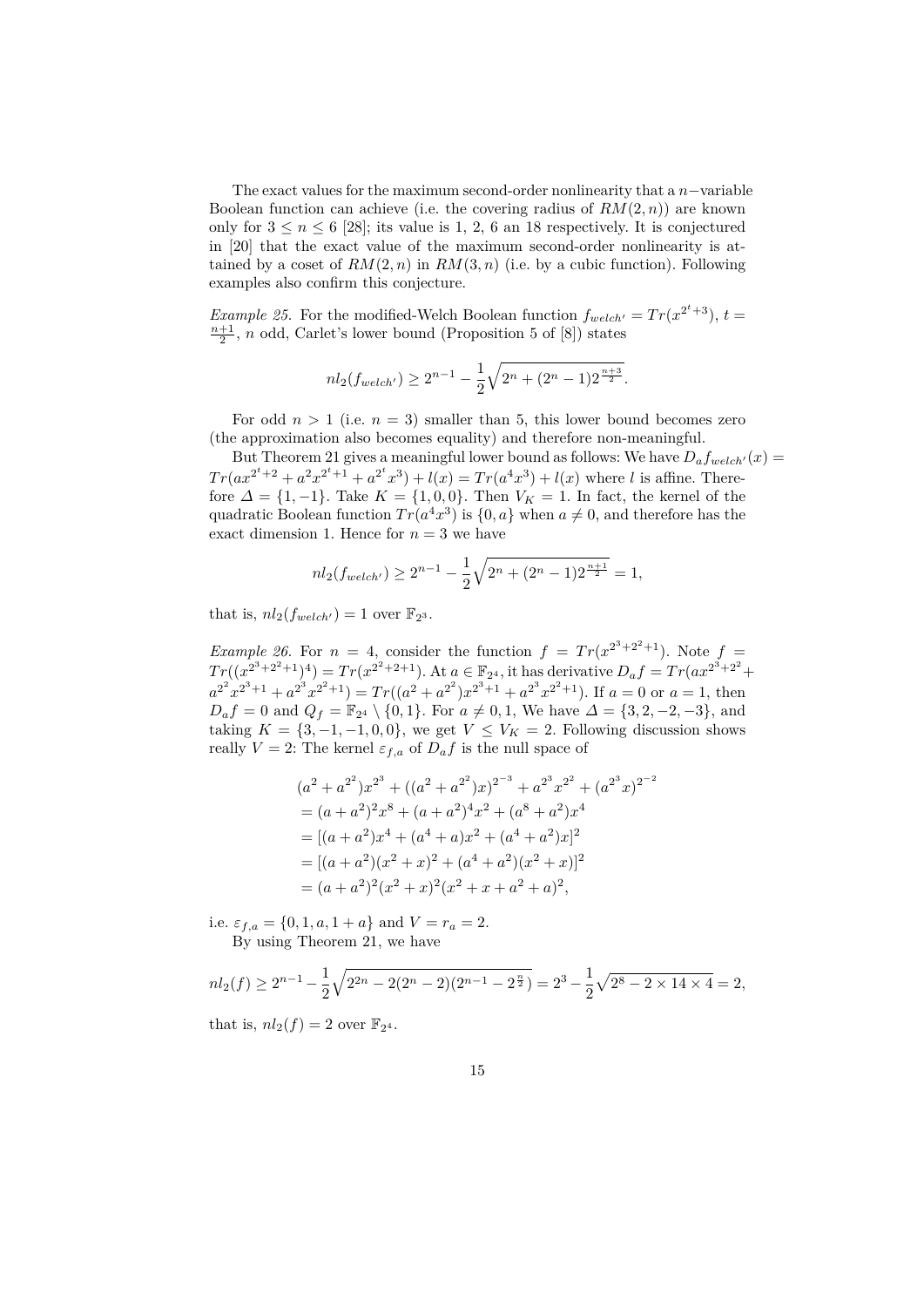*Example 27.* The second-order nonlinearity of  $g_{\lambda} = Tr(\lambda x^{2^{2r}+2^r+1})$  over  $\mathbb{F}_{2^n}$ with  $n = sr$  has been studied for  $s = 3, 4, 5, 6$  by independent papers:

- 1. Singh [29] discussed the case  $s = 3$ . Li-Hu-Gao [23] also discussed this case (Corollary 3 of [23]).
- 2. Sun and Wu [31] discussed the case  $s = 4$ .
- 3. Gangopadhyay and Garg [15] discussed the case  $s = 5$ .
- 4. Gangopadhyay, Sarkar and Telang [16] discussed the case  $s = 6$ .

The lower bounds proved by all these works can be shown or even improved by corollaries of Theorem 21: Remind  $\Delta = \{2r, r, -r, -2r\}.$ 

1. For  $n = 3r$ , by taking  $K = \{2r, -1, -1, 0, 0\}$ ,  $V \leq V_K = r$ .

$$
nl_2(g_\lambda) \ge 2^{n-1} - \frac{1}{2}\sqrt{2^n + (2^n - 1)2^{2r}}.\tag{24}
$$

2. For  $n = 4r$ , by taking  $K = \{3r, -1, -1, 0, 0\}$ ,  $V \leq V_K = 2r$ .

$$
nl_2(g_\lambda) \ge 2^{n-1} - \frac{1}{2}\sqrt{2^n + (2^n - 1)2^{3r}}.\tag{25}
$$

3. For  $n = 5r$ , by taking  $K = \{4r, -1, -1, 0, 0\}$ ,  $V \leq V_K = 3r$ .

$$
nl_2(g_\lambda) \ge 2^{n-1} - \frac{1}{2}\sqrt{2^n + (2^n - 1)2^{4r}}.\tag{26}
$$

4. For  $n = 6r$ , by taking  $K = \{2r, 0, 0, 0, 0\}$ ,  $V \leq V_K = 4r$ .

$$
nl_2(g_\lambda) \ge 2^{n-1} - \frac{1}{2}\sqrt{2^n + (2^n - 1)2^{5r}}.\tag{27}
$$

Furthermore, while for  $s \geq 8$  the minimum *V* search program gives only  $V \leq 4r$  which is trivial, for  $n = 7r$  a better result is shown: One can choose an integer *k* such that  $gcd(n, 7k+4) = 1$ . Then, by taking  $K = \{6r, 2k, -1, 3k+1, k\}$ we have  $V \leq V_K = \max\{(14k+8)r/(7k+4), 0, (21k+12)r/(7k+4), (7k+4)\}$  $4)r/(7k+4)$ } = 3*r* and thus a novel result:

**Corollary 28.** *If*  $n = 7r$ *, then* 

$$
nl_2(g_\lambda) \ge 2^{n-1} - \frac{1}{2}\sqrt{2^n + (2^n - 1)2^{5r}}.\tag{28}
$$

### **7 Towards better lower bounding**

In this section, it is shown that (7) based on studying the distribution of  ${r_a, a \in \mathbb{R}^n}$  $\mathbb{F}_{2^n}^*$  } would lead to better lower bound on the second-order nonlinearity.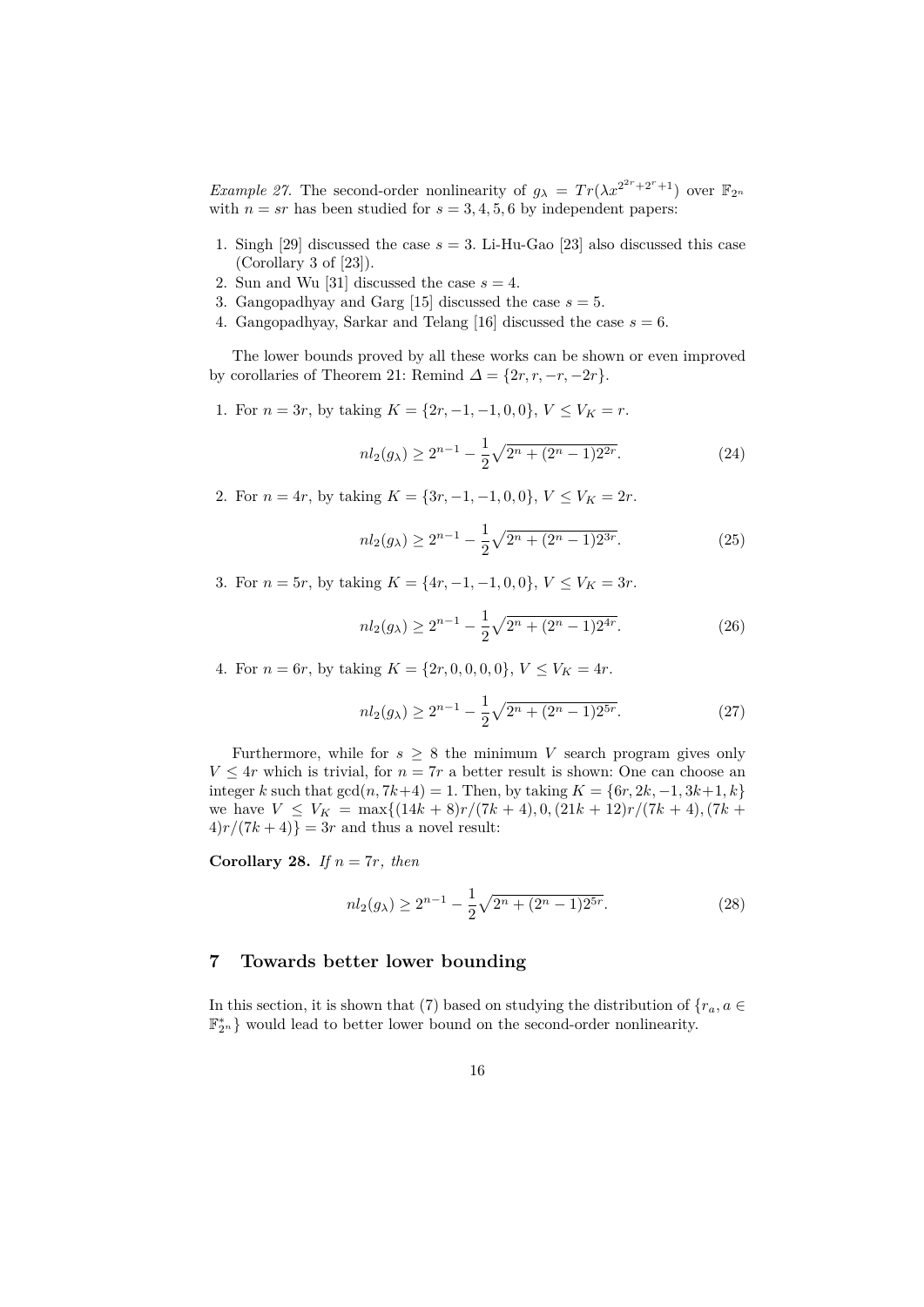#### **7.1 Specific Case**

Consider the cubic Boolean function  $f_7 = Tr(x^7) = Tr(x^{2^2+2+1})$ . This function is a special case (with  $r = 1, \mu = 1$ ) of the wider Boolean function family  $g_{\mu} = Tr(\mu x^{2^{2r}+2^r+1})$  which will be considered in the next subsection. It was known that when  $n = 4r$ ,  $g_{\mu}$  is highly nonlinear permutation [13], and has differential uniformity of four [3], and thus the same resistance to both differential and linear attacks as the inverse function.

In Example 25 and Example 26, we considered that for the cases  $n = 3$  and  $n = 4$  this Boolean function achieves the maximum second-order nonlinearity. For  $n \geq 5$  Theorem 21 can give only the same lower bound as Theorem 12 because  $V = 3$  for  $n = 5, 7$  and  $V = 4$  for other values of *n*. In this section, we show that (7) based on studying the distribution of  ${r_a, a \in \mathbb{F}_{2^n}^*}$  leads to a better lower bounding for  $nl_2(f_7)$ .

The quadratic part of derivative  $D_a f_7$  of  $f_7$  at  $a \in \mathbb{F}_{2^n}$  is  $Tr(a^4 x^3 + a^2 x^5 + a^3 x^4)$  $ax^6$ ), and  $\varepsilon_{f_7,a}$  is the root set of the linearized polynomial  $a^4x^2 + (a^4x)^{2^{-1}} +$  $a^2x^4 + (a^2x)^{2^{-2}} + (ax^2)^{2^{-2}} + (ax^4)^{2^{-1}}$  (refer to (22)). We have

$$
a^{4}x^{2} + (a^{4}x)^{2^{-1}} + a^{2}x^{4} + (a^{2}x)^{2^{-2}} + (ax^{2})^{2^{-2}} + (ax^{4})^{2^{-1}} = 0
$$
  
\n
$$
\iff a^{16}x^{8} + a^{8}x^{2} + a^{8}x^{16} + a^{2}x + ax^{2} + a^{2}x^{8} = 0
$$
  
\n
$$
\iff a^{8}x^{16} + (a^{16} + a^{2})x^{8} + (a^{8} + a)x^{2} + a^{2}x = 0
$$
  
\n
$$
\iff (ax)^{8}(a + x)^{8} + (ax)^{2}(a^{3} + x^{3})^{2} + ax(a + x) = 0
$$
  
\n
$$
\iff ax(a + x)\left[ (ax)^{7}(a + x)^{7} + ax(a + x)(a^{2} + ax + x^{2})^{2} + 1 \right] = 0
$$
  
\n
$$
\iff ax(a + x)\left[ a^{7}(ax + x^{2})^{7} + a(ax + x^{2})(a^{4} + (ax + x^{2})^{2}) + 1 \right] = 0
$$
  
\n
$$
\iff ax(a + x)\left[ a^{5}(ax + x^{2})(a^{2}(ax + x^{2})^{6} + 1) + a(ax + x^{2})^{3} + 1 \right] = 0
$$
  
\n
$$
\iff ax(a + x)\left[ a^{5}(ax + x^{2})(a(ax + x^{2})^{3} + 1)^{2} + (a(ax + x^{2})^{3} + 1) \right] = 0
$$
  
\n
$$
\iff ax(a + x)\left[ a^{6}(ax + x^{2})^{3} + 1 \right] \left[ a^{5}(ax + x^{2})(a(ax + x^{2})^{3} + 1) + 1 \right] = 0
$$
  
\n
$$
\iff ax(a + x)\left[ a(ax + x^{2})^{3} + 1 \right] \left[ a^{5}(ax + x^{2})(a(ax + x^{2})^{3} + 1) + 1 \right] = 0
$$
  
\n
$$
\iff (ax + x^{2}) \cdot \left[ (ax + x^{2})^{3} + \frac{1}{a} \right] \cdot \left[ (ax + x^{2})^{4} + \frac{1}{a}(ax + x^{2}) + \frac{1}{a^{6}} \right] = 0.
$$

Consequently,  $\varepsilon_{f_7,a} = K_{a,1} \cup K_{a,2} \cup K_{a,3}$ , where  $K_{a,1} = \{x \in \mathbb{F}_{2^n} | ax + x^2 = x\}$  $0\} = \{0, a\}, K_{a,2} = \{x \in \mathbb{F}_{2^n} | (ax + x^2)^3 = \frac{1}{a}\}, K_{a,3} = \{x \in \mathbb{F}_{2^n} | (ax + a)^2 = \frac{1}{a}\}$  $(x^2)^4 + \frac{1}{a}(ax + x^2) = \frac{1}{a^6}$ . Note the polynomial  $(ax + x^2) \cdot [(ax + x^2)^3 + \frac{1}{a}]$ .  $[(ax + x^2)^4 + \frac{1}{a}(ax + x^2) + \frac{1}{a^6}]$  is separable and so  $K_1, K_2, K_3$  are disjoint each one to another.

Now, we will consider  $|K_{a,2}|$  and  $|K_{a,3}|$ . First, note that

$$
|K_{a,2}| \le 6, |K_{a,3}| \le 8\tag{29}
$$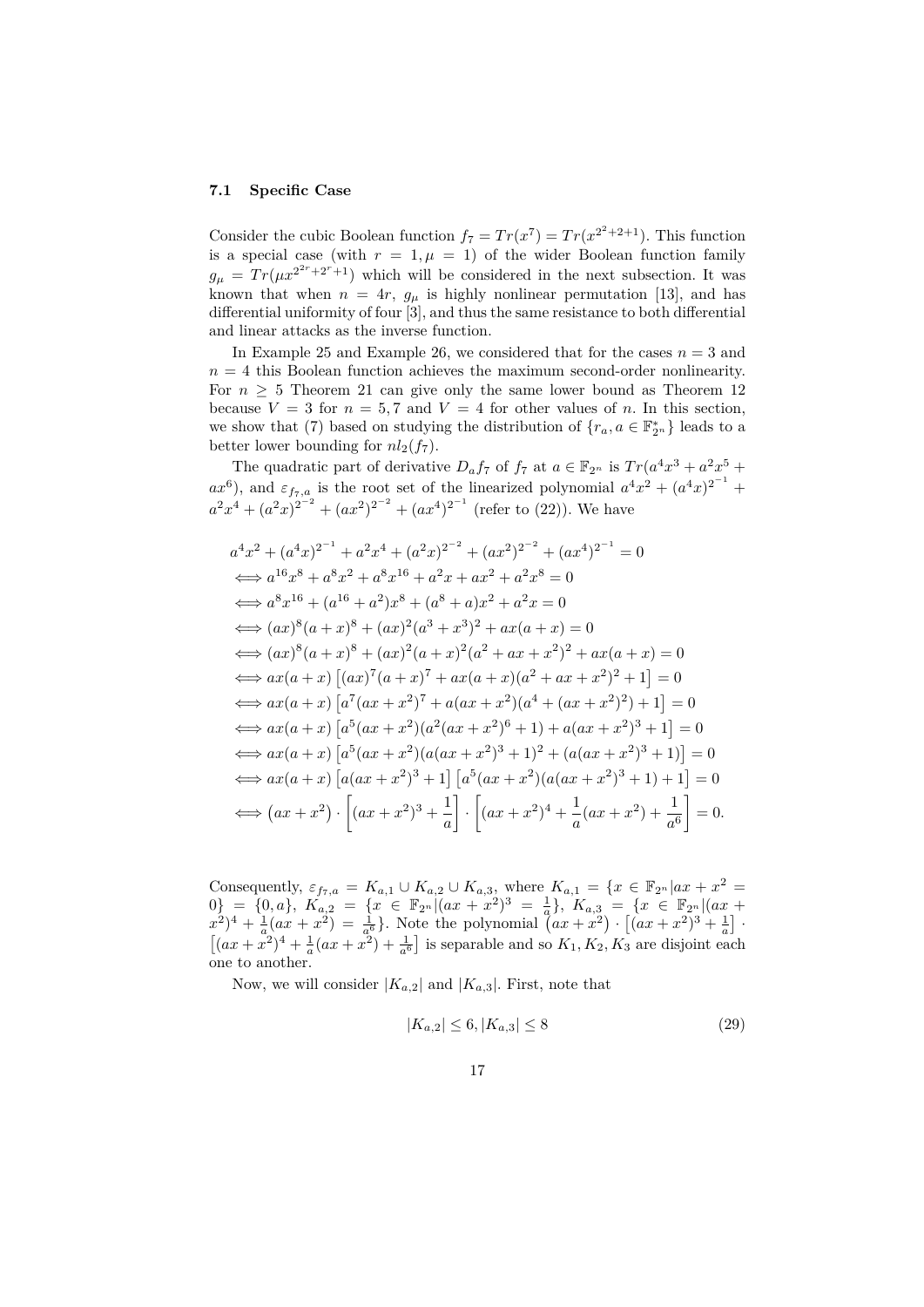and that Lemma 4 let us know that

$$
|K_{a,2}| + |K_{a,3}| = \begin{cases} 2 \text{ or } 14, & \text{if } n \text{ is even;} \\ 0 \text{ or } 6, & \text{if } n \text{ is odd.} \end{cases}
$$
 (30)

Then, from an easy consideration, one can see:  $K_{a,2} \neq \emptyset$  iff *a* is a cubic element in  $\mathbb{F}_{2^n}$  and  $Tr(\frac{1}{a^2b}) = 0$  for a cubic root *b* of *a*, i.e. such as  $b^3 = a$ .

There are two cases to consider:

1. If *n* is even, then the 3-th powering is a three-to-one mapping of  $\mathbb{F}_{2^n}^*$ , and so there are  $\frac{2(2^n-1)}{3}$  *a*'s with  $K_{a,2} = \emptyset$  (in this case, by (29) and (30) it must be  $|K_{a,3}| = 2$ ). For remained  $\frac{(2^{n}-1)}{3}$  *a*'s,

$$
|K_{a,2}| = \begin{cases} 6, & \text{if } Tr\left(\frac{\zeta^i}{a^{7/3}}\right) = 0 \text{ for all } 0 \le i < 3; \\ 2, & \text{otherwise,} \end{cases}
$$
\n
$$
|K_{a,3}| = \begin{cases} 8, & \text{if } Tr\left(\frac{\zeta^i}{a^{7/3}}\right) = 0 \text{ for all } 0 \le i < 3; \\ 0, & \text{otherwise.} \end{cases}
$$

After all, for even *n*, denoting

 $\Psi_e = \{a \in \mathbb{F}_{2^n}^* | a \text{ is a cubic and } Tr(\frac{1}{a^2})\}$  $\frac{1}{a^2b}$  = 0 for every cubic root *b* of *a*}*,* 

we have

$$
\begin{aligned} &\{a\in\mathbb{F}_{2^n}^*|r_a=4\}=\varPsi_e,\\ &\{a\in\mathbb{F}_{2^n}^*|r_a=2\}=\mathbb{F}_{2^n}^*\setminus\varPsi_e. \end{aligned}
$$

It should be stressed that  $|\Psi_e| \leq \frac{(2^n-1)}{3}$ . By (7), we get

$$
nl_2(f_7) \ge \max\left(2^{n-2} - 2^{\frac{n-2}{2}}, 2^{n-1} - \frac{1}{2}\sqrt{2^n + |\Psi_e| 2^{\frac{n+4}{2}} + (2^n - 1 - |\Psi_e|) 2^{\frac{n+2}{2}}}\right)
$$
  
=  $\max\left(2^{n-2} - 2^{\frac{n-2}{2}}, 2^{n-1} - \frac{1}{2}\sqrt{2^n + |\Psi_e| 2^{\frac{n+2}{2}} + (2^n - 1) 2^{\frac{n+2}{2}}}\right)$   
 $\ge \max\left(2^{n-2} - 2^{\frac{n-2}{2}}, 2^{n-1} - \frac{1}{2}\sqrt{2^n + \frac{(2^n - 1)}{3} 2^{\frac{n+2}{2}} + (2^n - 1) 2^{\frac{n+2}{2}}}\right)$ ,

i.e. for even  $n \geq 6$  we have

$$
nl_2(f_7) \ge 2^{n-1} - \frac{1}{2}\sqrt{2^n + \frac{8}{3} \cdot 2^{\frac{3n}{2}} - \frac{8}{3}2^{\frac{n}{2}}}. \tag{31}
$$

If  $3 \dagger n$  and therefore the 7-th powering is a permutation of  $\mathbb{F}_{2^n}$ , then for any cubics  $a \neq a' \in \mathbb{F}_{2^n}^*$ , when  $b^3 = a$  and  $b'^3 = a'$ , one has  $\frac{1}{a^{2b}} \neq \frac{1}{a'^2b'}$ , because third powering to the both side of  $\frac{1}{a^2b} = \frac{1}{a'^2b'}$  leads to  $a^7 = a'^7$  i.e.  $a = a'$  i.e.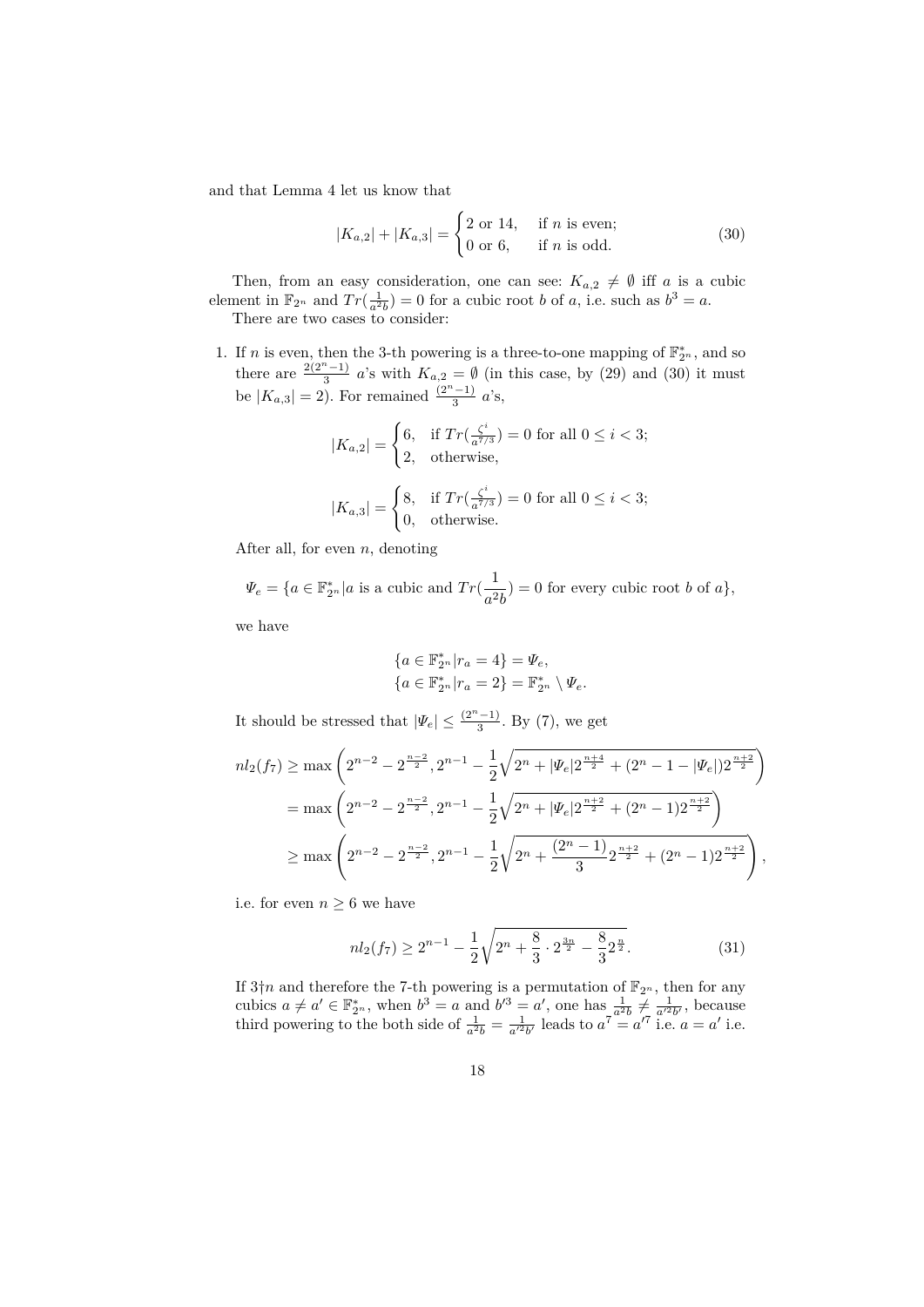a contradiction. Thus, when *a* takes all cubics of  $\mathbb{F}_{2^n}^*$  and *b* takes all three cubic roots of *a*,  $\frac{1}{a^2b}$  takes all  $2^n - 1$  elements in  $\mathbb{F}_{2^n}^*$ . Since in  $\mathbb{F}_{2^n}^*$  there are  $2^{n-1} - 1$  elements with absolute trace 0, it follows that  $|\Psi_e| \leq \frac{(2^{n-1}-2)}{3}$ . Hence,

$$
nl_2(f_7) \ge 2^{n-1} - \frac{1}{2}\sqrt{2^n + |\Psi_e| 2^{\frac{n+2}{2}} + (2^n - 1) 2^{\frac{n+2}{2}}}
$$
  
 
$$
\ge 2^{n-1} - \frac{1}{2}\sqrt{2^n + \frac{(2^{n-1} - 2)}{3} 2^{\frac{n+2}{2}} + (2^n - 1) 2^{\frac{n+2}{2}}},
$$

i.e. when  $n \equiv 2, 4 \mod 6$ , we have

$$
nl_2(f_7) \ge 2^{n-1} - \frac{1}{2}\sqrt{2^n + \frac{7}{3} \cdot 2^{\frac{3n}{2}} - \frac{10}{3} \cdot 2^{\frac{n}{2}}}. \tag{32}
$$

2. If *n* is odd, then the 3-th power mapping is a permutation of  $\mathbb{F}_{2^n}$  and therefore we have:

$$
K_{a,2} \neq \emptyset
$$
 iff  $Tr(\frac{1}{a^{7/3}}) = 0$  iff  $|K_{a,2}| = 2$ .

The 7-th power mapping in  $\mathbb{F}_{2^n}^*$  is injective if  $3\nmid n$  and eight-to-one if  $3|n$ . Therefore, the number of  $a \neq 0$ 's with  $|K_{a,2}| = 2$  is  $2^{n-1} - 1$  if  $2, 3 \nmid n$  (i.e.  $n \equiv \pm 1 \mod 6$  and  $2^n - wt(f_7) - 1$  if  $2 \nmid n$  and  $3|n$  (i.e.  $n \equiv 3 \mod 6$ ). Furthermore, with regard to (29) and (30), if  $|K_{a,2}| = 2$  then  $|K_{a,3}| = 4$ . On the other hand, it can not happen  $|K_{a,3}| = 6$ . In fact,  $|K_{a,3}| = 6$  means that the degree-4 equation  $T^4 + \frac{1}{a}T + \frac{1}{a^6} = 0$  with  $T = ax + x^2$  has exactly 4 solutions  $T_1, T_2, T_3, T_4$  in  $\mathbb{F}_{2^n}$  such that  $Tr(\frac{T_1}{a^2}) = Tr(\frac{T_2}{a^2}) = Tr(\frac{T_3}{a^2}) = 0$  and  $Tr(\frac{T_4}{a^2}) = 1$ , which can not happen because  $T_1 + T_2 + T_3 + T_4 = 0$ . Hence, if  $|K_{a,2}| = 0$  then  $|K_{a,3}| = 0$ .

After all, for odd *n*, denoting

$$
\varPsi_o = \{a \in \mathbb{F}_{2^n}^* | Tr(\frac{1}{a^{7/3}}) = 0\},
$$

we have

$$
\begin{aligned} &\{a\in\mathbb{F}_{2^n}^*|r_a=3\}=\varPsi_o,\\ &\{a\in\mathbb{F}_{2^n}^*|r_a=1\}=\mathbb{F}_{2^n}^*\setminus\varPsi_o. \end{aligned}
$$

Here, if  $n \equiv \pm 1 \mod 6$  then  $|\Psi_o| = 2^{n-1} - 1$ , and if  $n \equiv 3 \mod 6$  then  $|\Psi_o| = 2^n - wt(f_7) - 1.$ 

By  $(7)$ , we get

$$
nl_2(f_7) \ge \max\left(2^{n-2} - 2^{\frac{n-3}{2}}, 2^{n-1} - \frac{1}{2}\sqrt{2^n + |\Psi_o| 2^{\frac{n+3}{2}} + (2^n - 1 - |\Psi_o|) 2^{\frac{n+1}{2}}}\right)
$$
  
=  $\max\left(2^{n-2} - 2^{\frac{n-3}{2}}, 2^{n-1} - \frac{1}{2}\sqrt{2^n + |\Psi_o| 2^{\frac{n+1}{2}} + (2^n - 1) 2^{\frac{n+1}{2}}}\right).$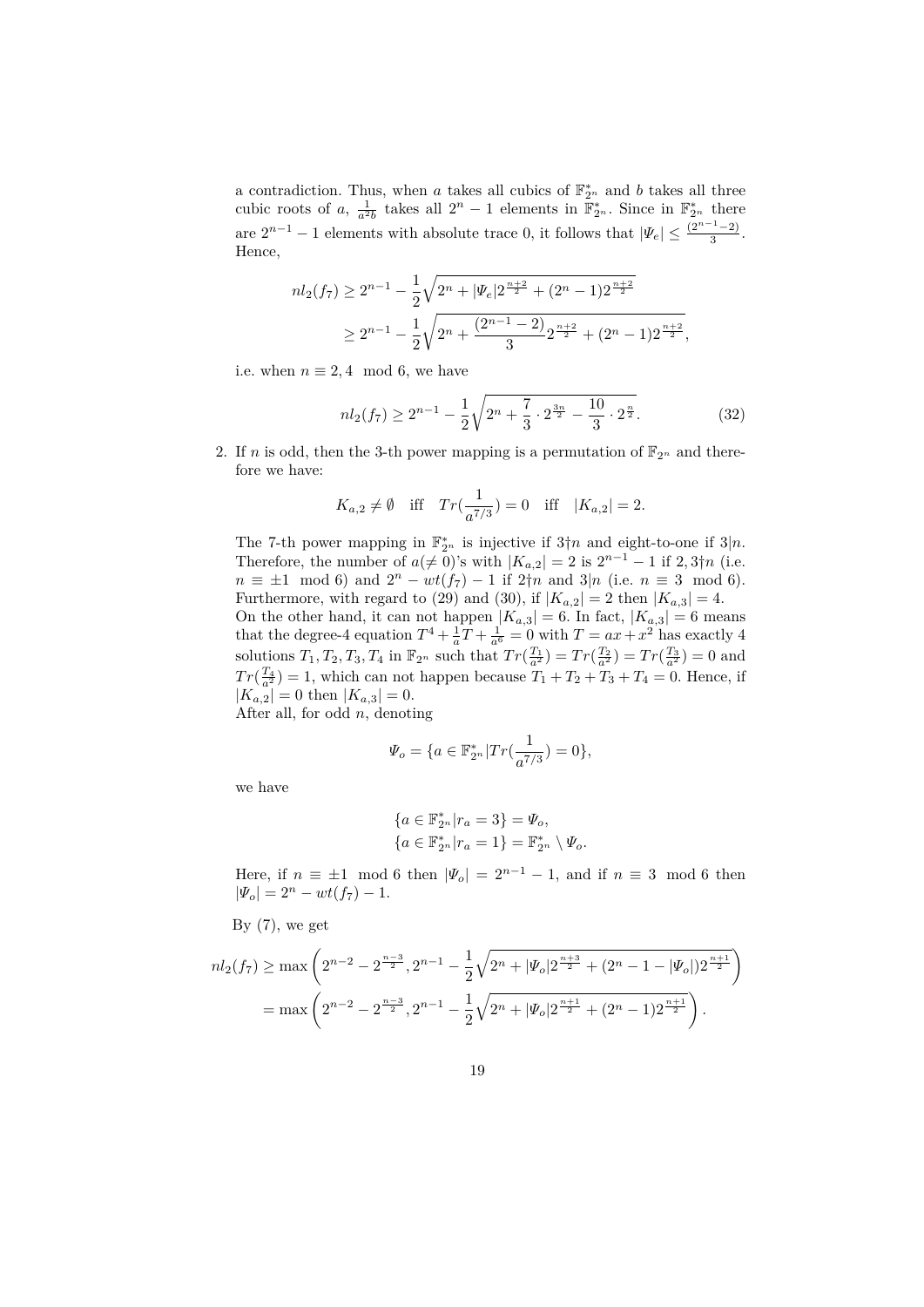If  $n \equiv \pm 1 \mod 6$ , then this gives

$$
nl_2(f_7) \ge \max\left(2^{n-2} - 2^{\frac{n-3}{2}}, 2^{n-1} - \frac{1}{2}\sqrt{2^n + (2^{n-1} - 1)2^{\frac{n+1}{2}} + (2^n - 1)2^{\frac{n+1}{2}}}\right),
$$

i.e. for *n* such as  $n \equiv \pm 1 \mod 6$  and  $n \geq 5$ ,

$$
nl_2(f_7) \ge 2^{n-1} - \frac{1}{2}\sqrt{2^n + 3 \cdot 2^{\frac{3n+1}{2}} - 2^{\frac{n+3}{2}}}.
$$
\n(33)

When  $n \equiv 3 \mod 6$  and  $n \geq 5$ , we obtain

$$
nl_2(f_7) \ge 2^{n-1} - \frac{1}{2}\sqrt{2^n + (2^n - 1)2^{\frac{n+3}{2}} - wt(f_7)2^{\frac{n+1}{2}}}.
$$
 (34)

# **7.2** Generalization to  $g_{\mu}$  with  $gcd(n,r) = 1$

An improved lower bound on second-nonlinearity of the cubic Boolean function  $g_{\mu} = Tr(\mu x^{2^{2r}+2^r+1}),$  where  $\mu \in \mathbb{F}_{2^n}$  and  $gcd(n,r) = 1$ , is derived in this subsection, which can be seen as a generalization of Subsection 7.1.

Denote  $p = 2^r$ . The quadratic part of derivative  $D_a g_\mu$  of  $g_\mu$  at  $a \in \mathbb{F}_{2^n}$  is  $Tr(\mu a x^{p^2+p} + \mu a^p x^{p^2+1} + \mu a^{p^2} x^{p+1}) = Tr(\mu a^p x^{p^2+1} + ((\mu a)^{\frac{1}{p}} + \mu a^{p^2}) x^{p+1}),$  and  $\varepsilon$ <sup>*gu*</sup>,*a* is the root set of the linearized polynomial

$$
L_{\mu,a}(x) = \mu a^p x^{p^2} + ((\mu a)^{\frac{1}{p}} + \mu a^{p^2}) x^p + (\mu a^p x)^{\frac{1}{p^2}} + (((\mu a)^{\frac{1}{p}} + \mu a^{p^2}) x)^{\frac{1}{p}}
$$

(refer to  $(22)$ ). We have

$$
\mu a^p x^{p^2} + ((\mu a)^{\frac{1}{p}} + \mu a^{p^2}) x^p + (\mu a^p x)^{\frac{1}{p^2}} + (((\mu a)^{\frac{1}{p}} + \mu a^{p^2}) x)^{\frac{1}{p}} = 0
$$
  

$$
\iff \mu^{p^2} a^{p^3} x^{p^4} + (\mu^p a^p + \mu^{p^2} a^{p^4}) x^{p^3} + \mu a^p x + (\mu a + \mu^p a^{p^3}) x^p = 0,
$$

i.e.

$$
\mu^{p^2}(ax^p + a^p x)^{p^3} + \mu^p(ax^{p^2} + a^{p^2} x)^p + \mu(ax^p + a^p x) = 0.
$$
 (35)

Now, we let  $z := ax^p + a^p x$ . Then,  $x^p = \frac{z + a^p x}{a}$  and  $x^{p^2} = \frac{z^p + a^{p^2} x^p}{a^p}$  $rac{a^p x}{a}$  and  $x^{p^2} = \frac{z^p + a^p x^p}{a^p}$ , and 2 2 *z*  $p + a$ *p* 2 *x p* 2 *z*  $p + a p^2 x^p + a^{p^2+p-1} x^p$ 

$$
ax^{p^2} + a^{p^2}x = \frac{z^p + a^{p^2}x^p}{a^{p-1}} + a^{p^2}x = \frac{z^p + a^{p^2}x^p + a^{p^2+p-1}x}{a^{p-1}} = \frac{z^p + a^{p^2-1}z}{a^{p-1}}.
$$

Therefore, the above equation becomes

$$
\mu^{p^2} z^{p^3} + \mu^p \frac{z^{p^2} + a^{p(p^2 - 1)} z^p}{a^{p(p-1)}} + \mu z = 0,
$$

 $\sim$ 

or, equivalently

$$
\mu^{p^2} a^{p^2} z^{p^3} + \mu^p (a^p z^{p^2} + a^{p^3} z^p) + \mu a^{p^2} z = 0
$$
  
\n
$$
\iff \mu^{p^2} a^{p^2} z^{p^3} + \mu^p a^p z^{p^2} + \mu^p a^{p^3} z^p + \mu a^{p^2} z = 0
$$
  
\n
$$
\iff (\mu^{p^2} a^{p^2} z^{p^3} + \mu^p a^{p^3} z^p) + (\mu^p a^p z^{p^2} + \mu a^{p^2} z) = 0
$$
  
\n
$$
\iff (\mu^p a^p z^{p^2} + \mu a^{p^2} z)^p + (\mu^p a^p z^{p^2} + \mu a^{p^2} z) = 0,
$$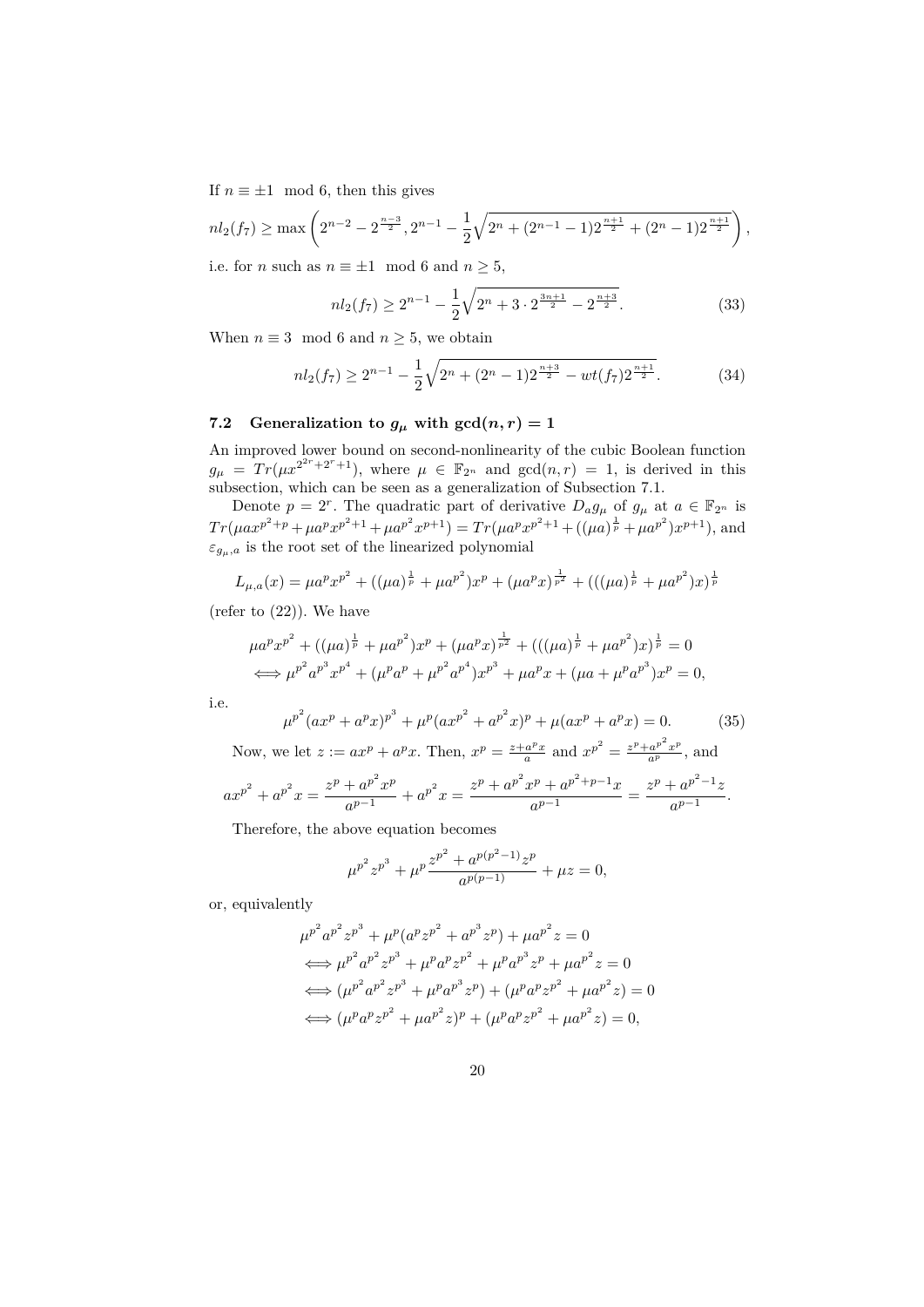$$
(\mu^p a^p z^{p^2} + \mu a^{p^2} z) \in \mathbb{F}_p = \mathbb{F}_{2^r}.
$$
 (36)

Given  $gcd(n,r) = 1$ , since  $\mathbb{F}_{2^n} \cap \mathbb{F}_{2^r} = \{0,1\}$ , (36) means that  $\mu^p a^p z^{p^2}$  +  $\mu a^{p^2}z = 0$  or  $\mu^p a^p z^{p^2} + \mu a^{p^2} z = 1$ . When  $z \neq 0$ , we have

$$
\mu^p a^p z^{p^2} + \mu a^{p^2} z = 0 \Longleftrightarrow z^{p^2 - 1} = \left(\frac{a^p}{\mu}\right)^{p - 1} \Longleftrightarrow z^{p + 1} = \frac{a^p}{\mu},
$$

where it was regarded  $(p-1, 2<sup>n</sup> - 1) = 1$  which follows from  $gcd(n, r) = 1$ .

Consequently,  $\varepsilon_{g_\mu,a} = K_{a,1} \cup K_{a,2} \cup K_{a,3}$ , where  $K_{a,1} = \{x \in \mathbb{F}_{2^n} | ax^p + a^p x = x\}$ 0},  $K_{a,2} = \{x \in \mathbb{F}_{2^n} | z^{p+1} = \frac{a^p}{\mu}$  $\frac{a^p}{\mu}, z = ax^p + a^p x$ ,  $K_{a,3} = \{x \in \mathbb{F}_{2^n} | z^{p^2} + z\}$  $\int \underline{a}^p$  $\left(\frac{u^p}{\mu}\right)^{p-1} z + \frac{1}{\mu^p a^p} = 0, z = ax^p + a^p x$ . Now, we need following fact.

**Lemma 29.** *(Lemma 11.1 in [25])* For  $1 \le r \le n$ ,

$$
\gcd(2^r + 1, 2^n - 1) = \begin{cases} 1, & \text{if } \gcd(2r, n) = \gcd(r, n) \\ 2^{\gcd(r, n)} + 1, & \text{if } \gcd(2r, n) = 2 \gcd(r, n). \end{cases}
$$

Therefore, when  $gcd(n, r) = 1$ ,

$$
\gcd(p+1, 2^n - 1) = \begin{cases} 1, & \text{if } n \text{ is an odd} \\ 3, & \text{if } n \text{ is an even.} \end{cases} \tag{37}
$$

Since  $K_{a,1} = \{x \in \mathbb{F}_{2^n} | (\frac{x}{a})^p + \frac{x}{a} = 0\} = \{x \in \mathbb{F}_{2^n} | \frac{x}{a} \in \mathbb{F}_{2^r}\} = \{x \in \mathbb{F}_{2^n} \cap a \mathbb{F}_{2^r}\} =$  $\{0, a\}$ , for every  $z \in \mathbb{F}_{2^n}$ , the linear equation  $z = ax^p + a^p x$  has at most two solutions. By using Lemma 2, we can see:

$$
|K_{a,2}| \le 6, |K_{a,3}| \le 8\tag{38}
$$

and that Lemma 4 let us know that

$$
|K_{a,2}| + |K_{a,3}| = \begin{cases} 2 \text{ or } 14, & \text{if } n \text{ is even;} \\ 0 \text{ or } 6, & \text{if } n \text{ is odd.} \end{cases}
$$
 (39)

On the other hand, when  $gcd(n,r) = 1$ , if the equation  $z = ax^p + a^p x$ for  $z \in \mathbb{F}_{2^n}$  has a solution  $x \in \mathbb{F}_{2^n}$ , then  $Tr(\frac{z}{a^{p+1}}) = 0$ . The reverse of this proposition is no generally validate and thus it seems hard to get the exact distribution of  $|K_{a,2}|$  as done in Subsection 7.1.

However the exactly same lower-bound-estimations as in Subsection 7.1 still hold as described below. To begin with, let us note  $gcd(p^2 + p + 1, 2^n - 1)$  $gcd((p^2+p+1)(p-1), 2^n-1) = gcd(p^3-1, 2^n-1) = 2^{gcd(3,n)}-1.$ 

1. For even *n*, there are  $\frac{2(2^n-1)}{3}$  *a*'s such that  $\frac{a^p}{\mu}$  $\frac{a^p}{\mu}$  is not a  $(p+1)$ -th power (or, by (37), equivalently,  $\frac{a^p}{b}$  $\frac{u^p}{\mu}$  is a non-cubic) in  $\mathbb{F}_{2^n}$ , i.e,  $|K_{a,2}| = 0$  (in this case

i.e.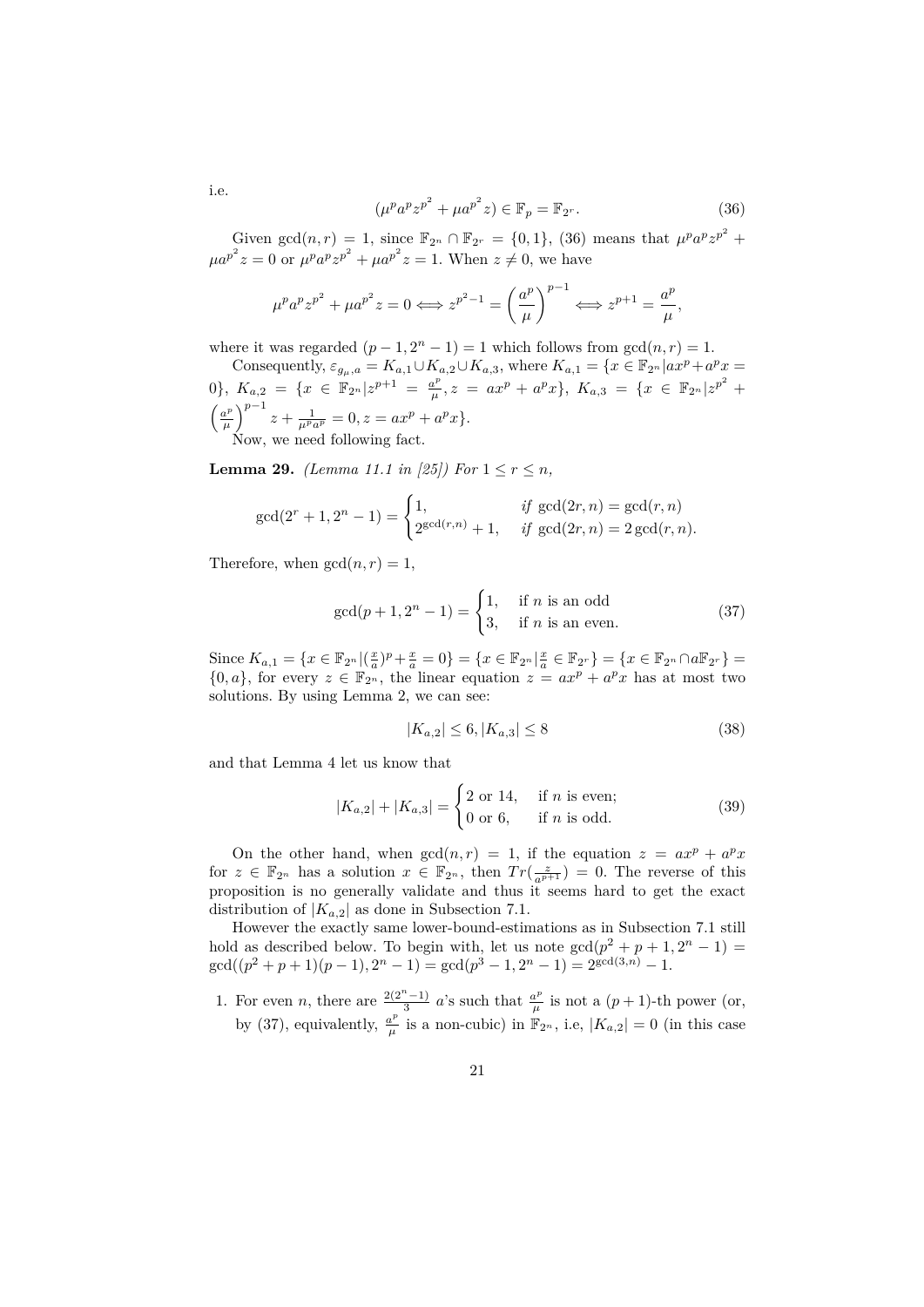$|K_{a,3}| = 2$  by (38) and (39), and  $r_a = 2$ ). That is, there are at most  $\frac{(2^n-1)}{3}$ *a*'s such that  $r_a = 4$ .

Furthermore, if  $3 \nmid n$  and therefore the  $(p^2+p+1)$ -th powering is a permutation of  $\mathbb{F}_{2^n}$ , then for any  $a \neq a' \in \mathbb{F}_{2^n}^*$  such that  $\frac{a^p}{\mu}$  $\frac{a^p}{\mu}$  and  $\frac{a'^p}{\mu}$  $\frac{u^{\prime P}}{\mu}$  are  $(p+1)$ -th powerings, when  $b^{p+1} = \frac{a^p}{b^p}$  $\frac{a^p}{\mu}$  and  $b'^{p+1} = \frac{a'^p}{\mu}$  $\frac{b'}{\mu}$ , one has  $\frac{b}{a^{p+1}} \neq \frac{b'}{a'^{p+1}}$ , because  $(p + 1)$ -th powering to the both side of  $\frac{b}{a^{p+1}} = \frac{b'}{a'^{p+1}}$  leads to  $a^{p^2+p+1}$  $a'^{p^2+p+1}$  i.e.  $a=a'$  i.e. a contradiction. Thus, when *a* takes all elements of  $\mathbb{F}_{2^n}^*$  such that  $\frac{a^p}{\mu}$  $\frac{u^{\nu}}{\mu}$  are  $(p+1)$ -th powerings and *b* takes all three  $(p+1)$ -th power roots of  $\frac{a^p}{a}$  $\frac{a^p}{\mu}$ ,  $\frac{b}{a^{p+1}}$  takes all  $2^n - 1$  elements in  $\mathbb{F}_{2^n}^*$ . On the other hand, by (38) and (39), if  $r_a = 4$ , then  $K_{a,2} = 6$  and so it must be true that  $Tr(\frac{b}{a^{p+1}}) = 0$  for all three  $(p+1)$ −th power root *b*'s of  $\frac{a^p}{\mu}$  $\frac{a^p}{\mu}$ . Since in  $\mathbb{F}_{2^n}^*$  there are  $2^{n-1} - 1$  elements with absolute trace 0, it follows that there are only at most  $\frac{(2^{n-1}-2)}{3}$  *a*'s with  $r_a = 4$ .

2. For odd *n*, by (37) every element of  $\mathbb{F}_{2^n}$  is a  $(p+1)$ -th power and it holds

$$
Tr(\frac{z}{a^{p+1}}) = Tr\left(\frac{(\frac{a^p}{\mu})^{1/(p+1)}}{a^{p+1}}\right) = Tr\left(\left(\frac{1}{\mu a^{p^2+p+1}}\right)^{\frac{1}{p+1}}\right). \tag{40}
$$

First, we will show that  $|K_{a,3}| = 6$  can not happen. Let us suppose the opposite:  $|K_{a,3}| = 6$ . This is possible only when the equation  $z^{p^2} + \left(\frac{a^p}{a}\right)^p$  $\left(\frac{a^p}{\mu}\right)^{p-1} z +$  $\frac{1}{\mu^p a^p} = 0$  has 4 solutions  $z_1, z_2, z_3, z_4$  (please, regard Lemma 2) and for exactly one (assuming it is  $z_4$  wlog) among these solutions the equation  $z_4 = ax^p + a^p x$  has no solution, which is a contradiction because given  $x_1, x_2, x_3$  that are solutions of  $z_1 = ax^p + a^p x, z_2 = ax^p + a^p x, z_3 = ax^p + a^p x$ respectively,  $x = x_1 + x_2 + x_3$  is a solution of  $z_4 = ax^p + a^p x$  (since  $z_4 = z_1 + z_2 + z_3$ .

- (a) If  $n \equiv \pm 1 \mod 6$ , then  $\gcd(p^2 + p + 1, 2^n 1) = 1$  and by (40) there are exactly  $2^{n-1}$  *a*'s such that  $Tr(\frac{z}{a^{p+1}}) = 1$  for  $z = \left(\frac{a^p}{\mu}\right)$  $\left(\frac{u^p}{\mu}\right)^{\frac{1}{p+1}}$ . Thus, there are at least  $2^{n-1}$  *a*'s such that  $|K_{a,2}| = 0$  (in this case, by (39)  $|K_{a,3}| = 0$ and so  $r_a = 1$ ).
- (b) If  $n \equiv 3 \mod 6$ , then  $\gcd(p^2 + p + 1, 2^n 1) = 2^3 1 = 7$  and therefore there are exactly  $wt(f_7)$  *a*'s such that  $Tr(\frac{z}{a^{p+1}}) = 1$  for  $z = \left(\frac{a^p}{\mu}\right)^p$  $\frac{a^p}{\mu}\bigg)^{\frac{1}{p+1}}.$ Thus, there are at least  $wt(f_7)$  *a*'s such that  $|K_{a,2}| = |K_{a,3}| = 0$  and  $r_a = 1$ .

The exactly same derivation as done in Subsection 7.1 gives:

**Theorem 30.** Let  $g_{\mu} = Tr(\mu x^{2^{2r}+2^r+1})$ , where  $\mu \in \mathbb{F}_{2^n}$  gcd $(n,r) = 1$  and  $n \geq 4$ .

*1. For*  $n \equiv 2, 4 \mod 6$ ,

$$
nl_2(g_\mu) \ge 2^{n-1} - \frac{1}{2}\sqrt{2^n + \frac{7}{3} \cdot 2^{\frac{3n}{2}} - \frac{10}{3}2^{\frac{n}{2}}}. \tag{41}
$$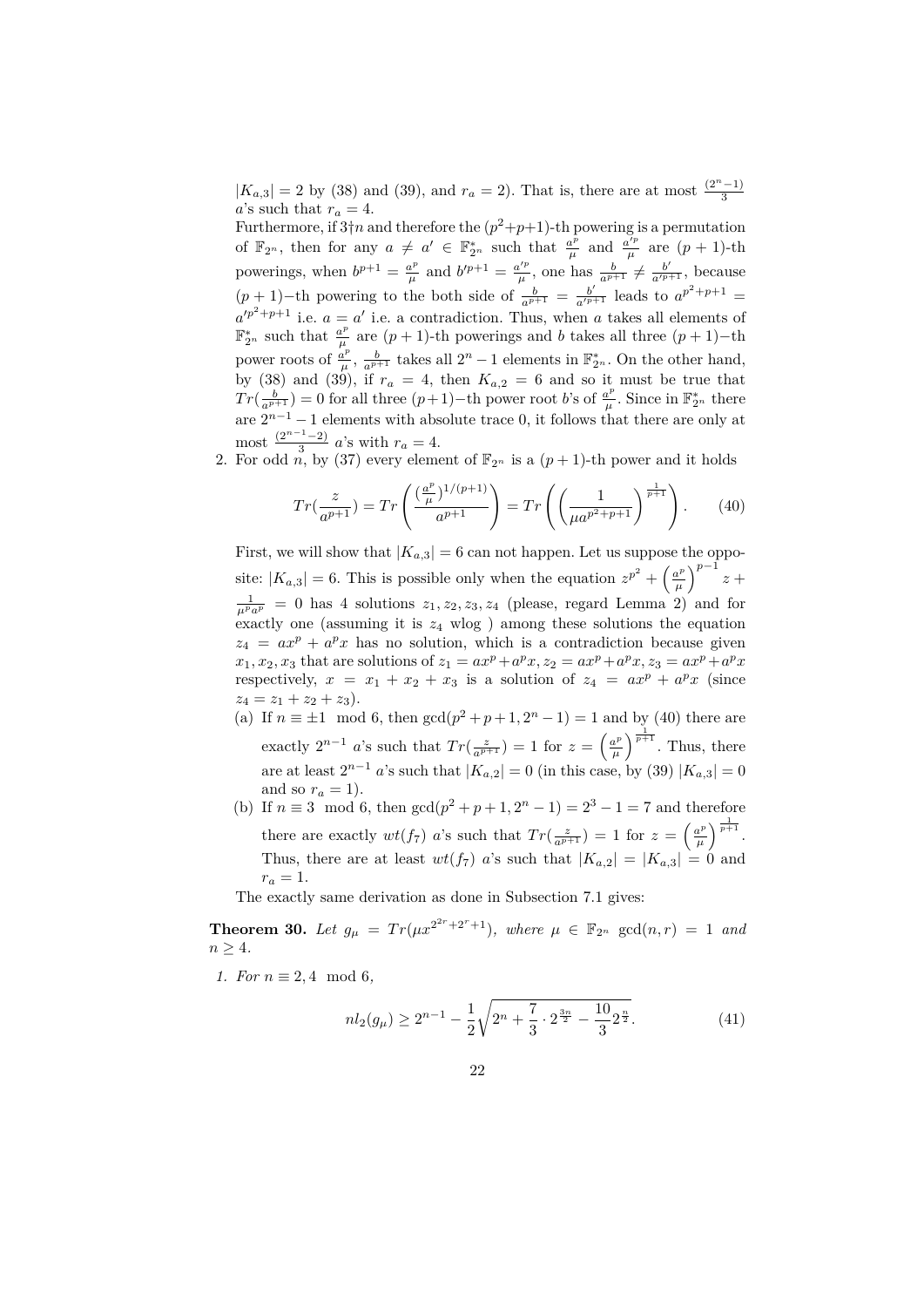2. For  $n \equiv 0 \mod 6$ ,

$$
nl_2(g_\mu) \ge 2^{n-1} - \frac{1}{2}\sqrt{2^n + \frac{8}{3} \cdot 2^{\frac{3n}{2}} - \frac{8}{3}2^{\frac{n}{2}}}.
$$
 (42)

*3. If n* ≥ 5 *and n* ≡ ±1 mod 6*, then*

$$
nl_2(g_\mu) \ge 2^{n-1} - \frac{1}{2}\sqrt{2^n + 3 \cdot 2^{\frac{3n+1}{2}} - 2^{\frac{n+3}{2}}}.
$$
 (43)

*4. If n* ≡ 3 mod 6 *and n* ≥ 5*, then*

$$
nl_2(g_\mu) \ge 2^{n-1} - \frac{1}{2}\sqrt{2^n + (2^n - 1)2^{\frac{n+3}{2}} - wt(f_7)2^{\frac{n+1}{2}}}.
$$
 (44)

As evident, the new obtained lower bounds are significantly better than ones given by Theorem 10.

### **7.3** Second-Order Nonlinearity of  $g_\mu$  with  $gcd(n, r) \neq 1$

If  $n = 3r$ , then (35) reduces to  $(\mu^{p^2} + \mu^p + \mu)(ax^p + a^p x) = 0$  and therefore has *p* solutions (to be precise, under the condition  $Tr_r^n(\mu) \neq 0$ ), that is,  $r_a \leq r$  for every  $a \in \mathbb{F}_{2^n}$ . So, the lower bound stated in the item 1 of Example 27 follows.

When  $gcd(n, r) \neq 1$  and  $n \neq 3r$ , from (36) it follows that  $\varepsilon_{g_n, a}$  is the solution set of

$$
z = ax^p + a^p x, \prod_{\omega \in \mathbb{F}_{2^{\gcd(n,r)}}} \left(z^{p^2} + \left(\frac{a^p}{\mu}\right)^{p-1} z + \frac{\omega}{\mu^p a^p}\right) = 0.
$$

Consequently,  $\varepsilon_{g_{\mu},a} = K_{a,1} \cup K_{a,2} \cup K_{a,3}$ , where  $K_{a,1} = \{x \in \mathbb{F}_{2^n} | ax^p +$  $a^p x = 0$ ,  $K_{a,2} = \{x \in \mathbb{F}_{2^n} | z^{p+1} = \frac{a^p}{b}$  $\frac{a^p}{\mu} \mathbb{F}_{2^{\gcd(n,r)}}^*$ ,  $z = ax^p + a^p x$ ,  $K_{a,3} = \{x \in$  $\mathbb{F}_{2^n}|\prod_{\omega\in \mathbb{F}_{2^{\gcd(n,r)}}^*} (z^{p^2} + \left(\frac{a^p}{\mu}\right)$  $\left(\frac{u^p}{\mu}\right)^{p-1} z + \frac{\omega}{\mu^p a^p} = 0, z = ax^p + a^p x.$ 

Since  $K_{a,1} = \{x \in \mathbb{F}_{2^n} | (\frac{x}{a})^p + \frac{x}{a} = 0\} = a \mathbb{F}_{2^{\gcd(n,r)}},$  for every  $z \in \mathbb{F}_{2^n}$ , the linear equation  $z = ax^p + a^p x$  has at most  $2^{\gcd(n,r)}$  solutions. And, if the linear equation  $z^{p^2} + \left(\frac{a^p}{a}\right)^p$  $\left(\frac{n^p}{\mu}\right)^{p-1} z + \frac{\omega}{\mu^p a^p} = 0$  has a solution in  $\mathbb{F}_{2^n}$ , then it has the same number of solutions as  $z^{p^2} + \left(\frac{a^p}{b}\right)^p$  $\left(\frac{u^p}{\mu}\right)^{p-1} z = 0$  has in  $\mathbb{F}_{2^n}$ , i.e.  $z^{p+1} = \frac{a^p}{\mu}$  $\frac{a^p}{\mu} \mathbb{F}^*_{2^{\gcd(n,r)}}$ or  $z=0$ .

Corollary 1 and Corollary 2 of [13] states the upper bound on root number of the special linearized polynomial  $z^{p^2} + az^p + bz$  where  $a, b \in \mathbb{F}_{2^n}$ ,  $p = 2^r$  and  $gcd(n, r) = 1$ , to be 4. When  $a = 0$ , but without the restriction  $gcd(n, r) = 1$ , we can get the exact root number by using Lemma 29.

**Proposition 31.** For the linearized polynomial  $z^{p^2} + bz$  where  $b \in \mathbb{F}_{2^n}^*$  and  $p = 2<sup>r</sup>$ , *its root number is*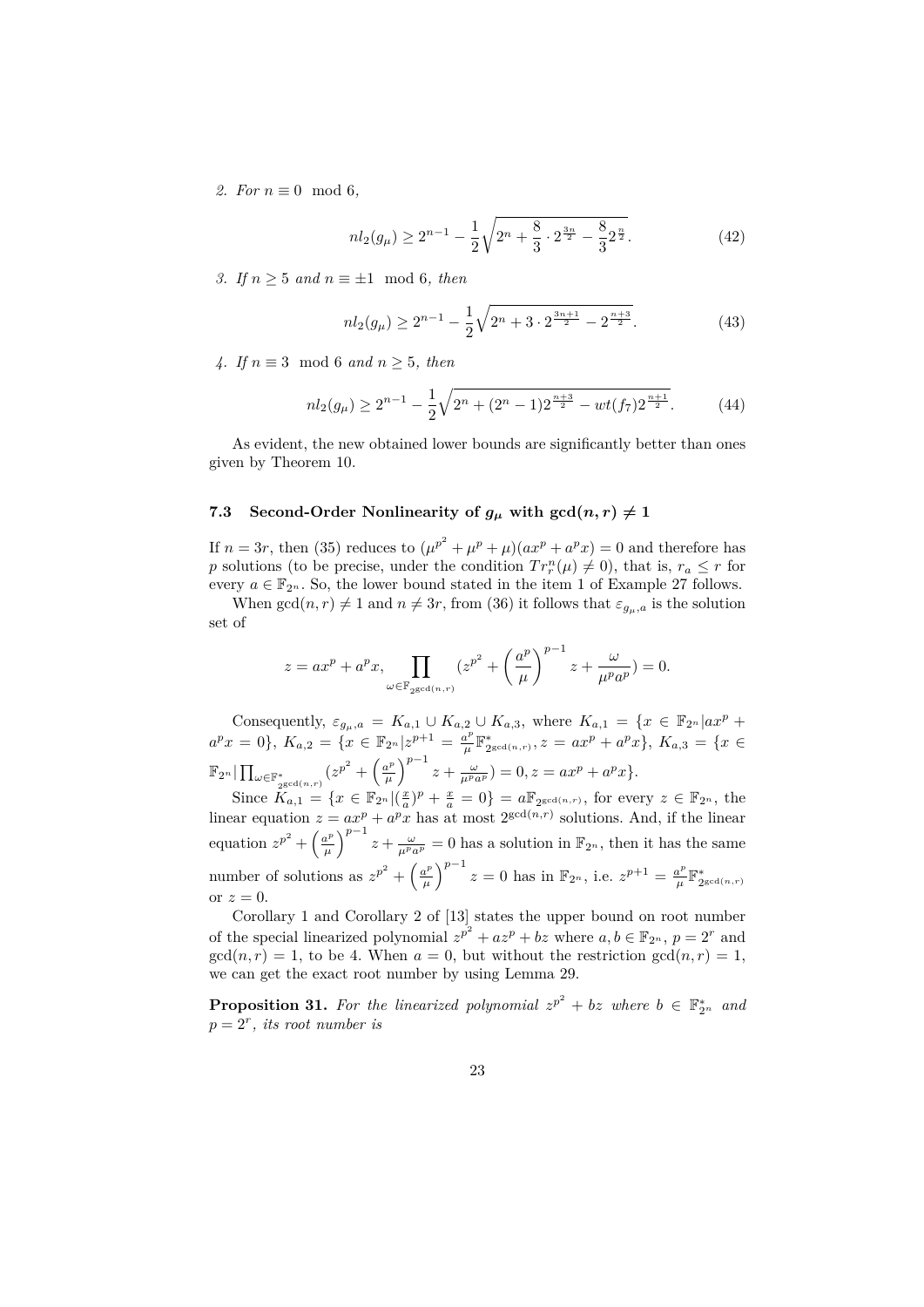- *1. 1* if *b* is not a  $(p^2 1)$ -power in  $\mathbb{F}_{2^n}$ ;
- 2.  $2^{\gcd(n,r)}$  *if*  $||n||_2 \ge ||r||_2$  *and b is a*  $(p-1)$ *-power (so also a*  $(p^2-1)$ *-power)*  $in \mathbb{F}_{2^n}$ ;
- *3.*  $2^{2 \gcd(n,r)}$  *if*  $||n||_2 < ||r||_2$  *and b is a*  $(p^2 1)$ *-power in*  $\mathbb{F}_{2^n}$ *.*

From the facts mentioned above, following inequalities follow.

$$
|K_{a,2}| \leq \begin{cases} 2^{\gcd(n,r)}(2^{\gcd(n,r)}-1), & \text{if } \|n\|_2 \geq \|r\|_2 \\ 2^{\gcd(n,r)}(2^{2\gcd(n,r)}-1), & \text{if } \|n\|_2 < \|r\|_2. \end{cases}
$$
  

$$
|K_{a,3}| \leq \begin{cases} 2^{2\gcd(n,r)}(2^{\gcd(n,r)}-1), & \text{if } \|n\|_2 \geq \|r\|_2 \\ 2^{3\gcd(n,r)}(2^{\gcd(n,r)}-1), & \text{if } \|n\|_2 < \|r\|_2. \end{cases}
$$

Thus

$$
r_a \leq \begin{cases} 3 \gcd(n,r), & \text{if } \|n\|_2 \geq \|r\|_2 \\ 4 \gcd(n,r), & \text{if } \|n\|_2 < \|r\|_2, \end{cases}
$$

and by using Lemma 4 we improve on the lower bound (23) as follows:

$$
nl_2(g_{\mu}) \ge \begin{cases} 2^{n-1} - \frac{1}{2} \sqrt{2^n + (2^n - 1)2^{\lfloor \frac{n+3gcd(n,r)}{2} \rfloor}}, & \text{if } \|n\|_2 \ge \|r\|_2 \\ 2^{n-1} - \frac{1}{2} \sqrt{2^n + (2^n - 1)2^{\lfloor \frac{n+4gcd(n,r)}{2} \rfloor}}, & \text{if } \|n\|_2 < \|r\|_2. \end{cases}
$$
(45)

Since  $\gcd(p+1, 2^{\gcd(n,r)}-1)| \gcd(p+1, 2^r-1) = \gcd(2^r+1, 2^r-1) = 1$ every element of  $\mathbb{F}_{2^{\gcd(n,r)}}^*$  has unique  $(p+1)$ -th power root in the field itself. Hence, when  $||n||_2 < ||r||_2$ , for the  $\frac{2^{\gcd(n,r)}}{2^{\gcd(n,r)}+1}$  $\frac{2^{\gcd(n,r)}}{2^{\gcd(n,r)}+1}$  (2<sup>*n*</sup> - 1) *a*'s such that  $\frac{a^p}{\mu}$  $\frac{a^{\nu}}{\mu}$  is not a  $(p+1)$ -th power of some entry in  $\mathbb{F}_{2^n}$ ), the equation  $z^{p+1} = \frac{a^p}{p}$  $\frac{a^p}{\mu} \mathbb{F}^*_{2^{\gcd(n,r)}}$  has no solution, and so  $z^{p^2} + \left(\frac{a^p}{a}\right)^p$  $\left(\frac{u^p}{\mu}\right)^{p-1} z + \frac{\omega}{\mu^p a^p} = 0$  for any  $\omega \in \mathbb{F}_{2\text{gcd}(n,r)}^*$  has at most one solution. Thus, when  $||n||_2 < ||r||_2$ , for such  $\frac{2^{\gcd(n,r)}}{2^{\gcd(n,r)}}$  $\frac{2^{\gcd(n,r)}}{2^{\gcd(n,r)}+1}$   $(2^n-1)$  *a*'s,

$$
|K_{a,2}| = 0, |K_{a,3}| = 2^{\gcd(n,r)}(2^{\gcd(n,r)} - 1)
$$

and

$$
r_a \leq 2 \gcd(n, r).
$$

By (7), when  $||n||_2 < ||r||_2$  (note that in this case *n* is even), we get

$$
nl_2(g_\mu) \ge 2^{n-1} - \frac{1}{2} \sqrt{2^n + (2^n - 1) \left(\frac{1}{2^{\gcd(n,r)} + 1} 2^{\frac{n + 4\gcd(n,r)}{2}} + \frac{2^{\gcd(n,r)}}{2^{\gcd(n,r)} + 1} 2^{\frac{n + 2\gcd(n,r)}{2}}\right)}
$$
  
=  $2^{n-1} - \frac{1}{2} \sqrt{2^n + \frac{2^2 \gcd(n,r) + 1}{2^{\gcd(n,r)} + 1} (2^{\frac{3n}{2}} - 2^{\frac{n}{2}})}.$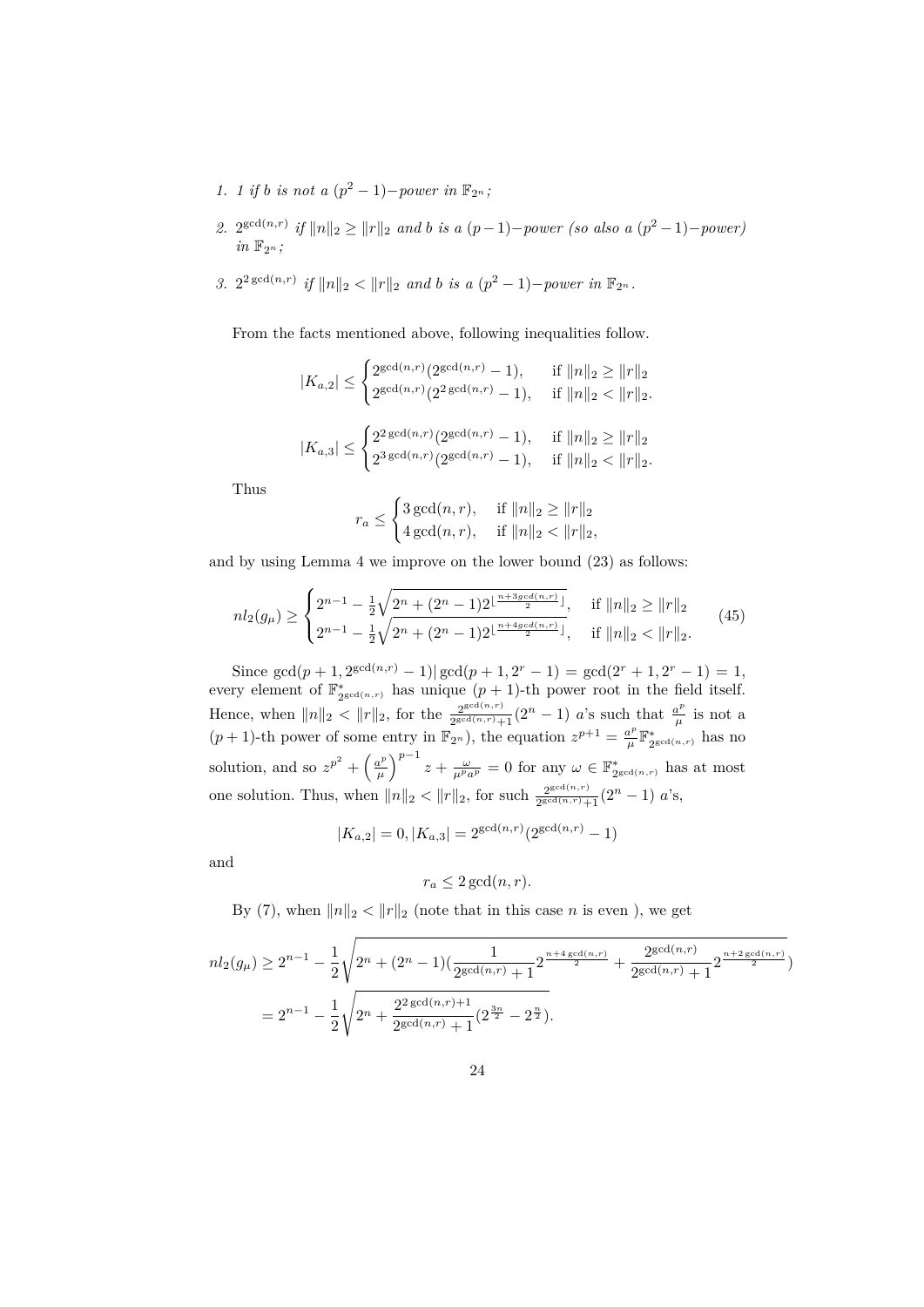**Theorem 32.** For  $g_{\mu} = Tr(\mu x^{2^{2r}+2^r+1})$ , where  $\mu \in \mathbb{F}_{2^n}$ ,  $gcd(n,r) \neq 1$  and  $n \geq 4$ .

$$
nl_2(g_\mu) \ge \begin{cases} 2^{n-1} - \frac{1}{2} \sqrt{2^n + (2^n - 1)2^{\lfloor \frac{n+3gcd(n,r)}{2} \rfloor}}, & \text{if } \|n\|_2 \ge \|r\|_2 \\ 2^{n-1} - \frac{1}{2} \sqrt{2^n + (2^n - 1)2^{\frac{n}{2}} \frac{2^2 \gcd(n,r) + 1}{2^{\gcd(n,r)} + 1}}, & \text{if } \|n\|_2 < \|r\|_2. \end{cases} (46)
$$

This lower bound is better than one which we showed in (23) in particular as  $gg(n,r) \geq \gcd(n,r)$ .

**Corollary 33.** *If*  $n = sr$  *where s is an odd greater than 3, then* 

$$
nl_2(g_\mu) \ge 2^{n-1} - \frac{1}{2}\sqrt{2^n + (2^n - 1)2^{\frac{n+3r}{2}}}
$$
\n(47)

*If*  $n = sr$  *where s is an even greater than 2, then* 

$$
nl_2(g_\mu) \ge 2^{n-1} - \frac{1}{2} \sqrt{2^n + (2^n - 1)2^{\frac{n}{2}} \frac{2^{2r+1}}{2^r + 1}}
$$
(48)

The lower bounds presented by this corollary are better than ones given by Items 2-4 of Example 27 which can be reformulated as: For  $n = sr, 4 \leq s \leq 6$ 

$$
nl_2(g_\mu) \ge 2^{n-1} - \frac{1}{2}\sqrt{2^n + (2^n - 1)2^{\frac{n}{2}}2^{(\frac{s}{2} - 1)r}}.
$$

On the other hand, when  $s = 7$ , this corollary gives the same lower bound with Corollary 28.

### **7.4 Problems for further considerations**

If  $Tr(\frac{z}{a^{p+1}}) = 1$ , then the equation  $z = ax^p + a^p x$  has no solution in  $\mathbb{F}_{2^n}$ .

*Problem 34.* Use this fact to improve on the lower bound of second-order nonlinearity given in Theorem 32 for  $g_{\mu} = Tr(\mu x^{2^{2r}+2^r+1})$ , where  $\mu \in \mathbb{F}_{2^n}$ ,  $gcd(n,r) \neq$ 1 and  $n \geq 4$ .

Consider generic cubic monomial Boolean function  $f_{\mu} = Tr(\mu x^{2^{i}+2^{j}+1})$ , where  $\mu \in \mathbb{F}_{2^n}$  and  $n > i > j > 0$ . Let us introduce denotations:  $p = 2^j, q = 2^i$ . The quadratic part of derivative  $D_a f_\mu$  of  $f_\mu$  at  $a \in \mathbb{F}_{2^n}$  is  $Tr(\mu a x^{q+p} + \mu a^p x^{q+1} +$  $\mu a^q x^{p+1}$  =  $Tr(\mu^{1/p} a^{1/p} x^{q/p+1} + \mu a^p x^{q+1} + \mu a^q x^{p+1})$ . With reference to (22),  $\varepsilon_{f_\mu,a}$  is the solution set of linear equation

$$
\mu^{1/p}a^{1/p}x^{q/p} + \mu a^px^q + \mu a^qx^p + \mu^{1/q}a^{1/q}x^{p/q} + \mu^{1/q}a^{p/q}x^{1/q} + \mu^{1/p}a^{q/p}x^{1/p} = 0,
$$

or, equivalently

$$
L(x) = [(a\mu)x^{p} + (a^{p}\mu)x + (a^{q^{2}}\mu^{q})x^{pq}]^{p} + [(a\mu)x^{q} + (a^{q}\mu)x + (a^{p^{2}}\mu^{p})x^{pq}]^{q} = 0.
$$
\n(49)

*Problem 35.* Determine the set of *a*'s such that the equation (49) has solutions of smaller number than  $2^V$  in  $\mathbb{F}_{2^n}$  where *V* is given by Theorem 17 (or computed by Section 4.2).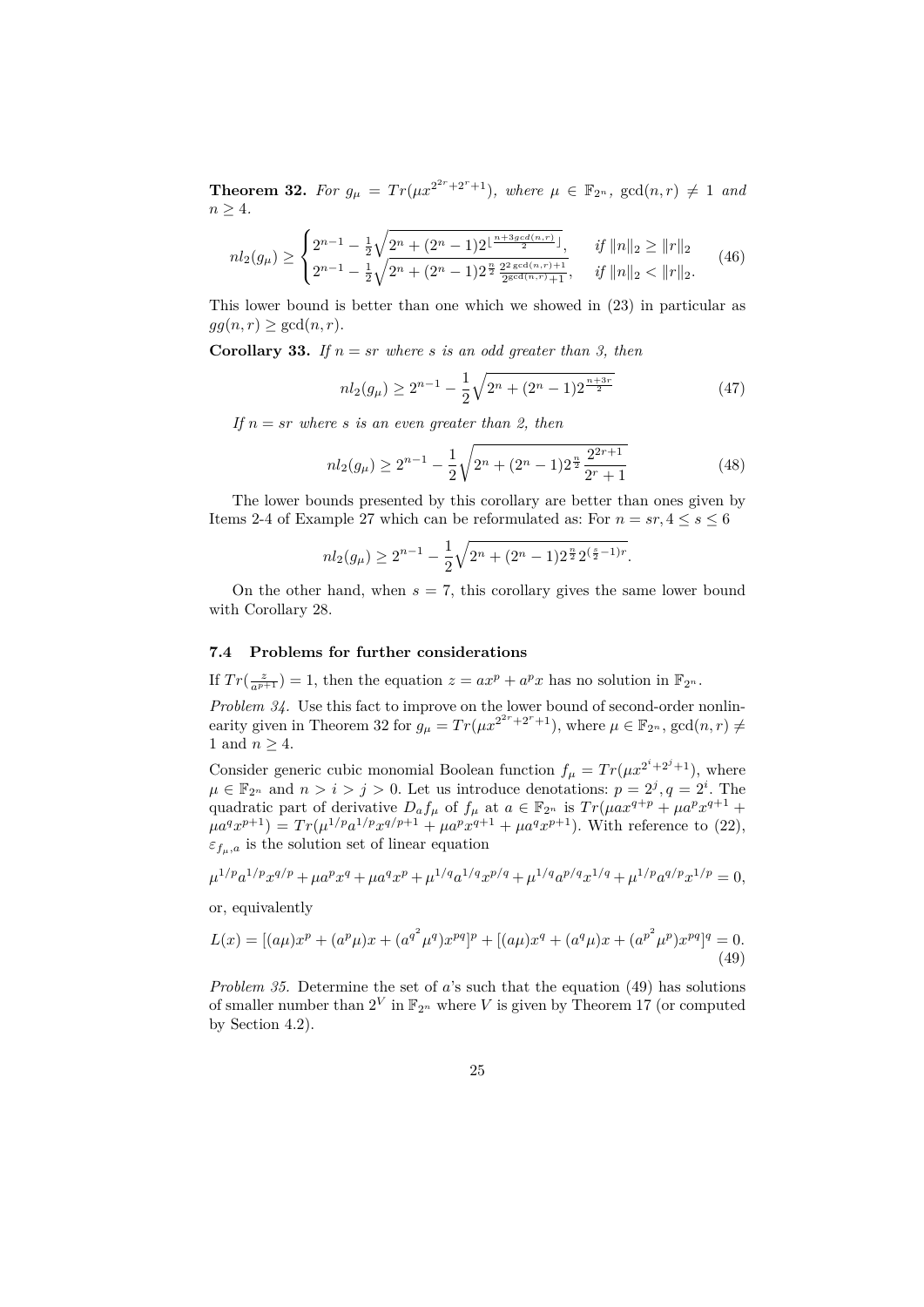#### **8 Conclusion**

When a linearized polynomial is given, to determine its root number is an important task in finite field and symmetric cryptography theory. This paper contributes to give a better general method to get more precise upper bound on the root number of any given linearized polynomial.

Then, as an application of this result, we improve the estimation for lower bound of the second-order nonlinearities of cubic Boolean functions. For example, for cubic monomial Boolean function  $f_{\mu}(x) = Tr(\mu x^{2^9+2^5+1})$ , the best previous result [23] can say  $nl_2(f_\mu) \geq 393216$  over  $F_{2^{20}}$  and  $nl_2(f_\mu) \geq 196608$  over  $F_{2^{19}}.$  By this paper, now we know  $nl_2(f_\mu) \geq 431605$  over  $F_{2^{20}}$  and  $nl_2(f_\mu) \geq 238971$  over  $F_{2^{19}}$ . And, while the best previous result can show only  $nl_2(Tr(\mu x^{2^{18}+2^{10}+1})) \ge$ 76781 over  $F_{2^{19}}$ , this paper proves  $nl_2(Tr(\mu x^{2^{18}+2^{10}+1})) \geq 238971$ .

Furthermore, this paper shows that by studying the distribution of radicals of derivatives of a given Boolean functions one can get a better lower bound of the second-order nonlinearity, through an example of the Boolean function  $g_{\mu} = Tr(\mu x^{2^{2r}+2^r+1})$  over any finite field  $\mathbb{F}_{2^n}$ .

These results show that many cubic Boolean functions such as  $g_{\mu} = Tr(\mu x^{2^{2r}+2^r+1})$ over any finite field  $\mathbb{F}_{2^n}$  have larger Hamming distance to the affine functions and quadratic functions than it was known (thus could be expected). They can be used in choice of cubic Boolean functions which are resistant against linear and quadratic approximation attacks.

#### **References**

- 1. E. R. Berlekamp, L. R. Welch.: Weight distributions of the cosets of the (32; 6) Reed-Muller code. IEEE Transactions on Information Theory 18 (1), pp. 203-207, 1972.
- 2. C. Bracken, E. Byrne, N. Markin, G. McGuire.: Determining the nonlinearity of a new family of APN functions. AAECC 2007, LNCS 4851, pp. 72-79, 2007.
- 3. C. Bracken, G. Leander.: A highly nonlinear differentially 4 uniform power mapping that permutes fields of even degree. Finite Fields and Their Applications, 16, pp. 231-242, 2010.
- 4. A. Canteaut, P. Charpin, G. M. Kyureghyan.: A new class of monomial bent functions. Finite Fields and Their Applications, 14,pp. 221-241, 2008.
- 5. C. Carlet.: Boolean Functions for Cryptography and Error Correcting Codes. Chapter in Boolean Models and Methods in Mathematics, Computer Science, and Engineering. Crama, Y., Hammer, P. L. ( eds.). pp. 257-397. Cambridge University Press, 2010.
- 6. C. Carlet.: On the higher order nonlinearities of algebraic immune functions. CRYPTO 2006, LNCS 4117, pp. 584-601, 2006.
- 7. C. Carlet.: On the nonlinearity profile of the Dillon function. http://eprint.iacr.org/2009/577.pdf, 2009.
- 8. C. Carlet.: Recursive Lower Bounds on the Nonlinearity Profile of Boolean Functions and Their Applications. IEEE Transactions on Information Theory 54(3), 1262-1272, 2008.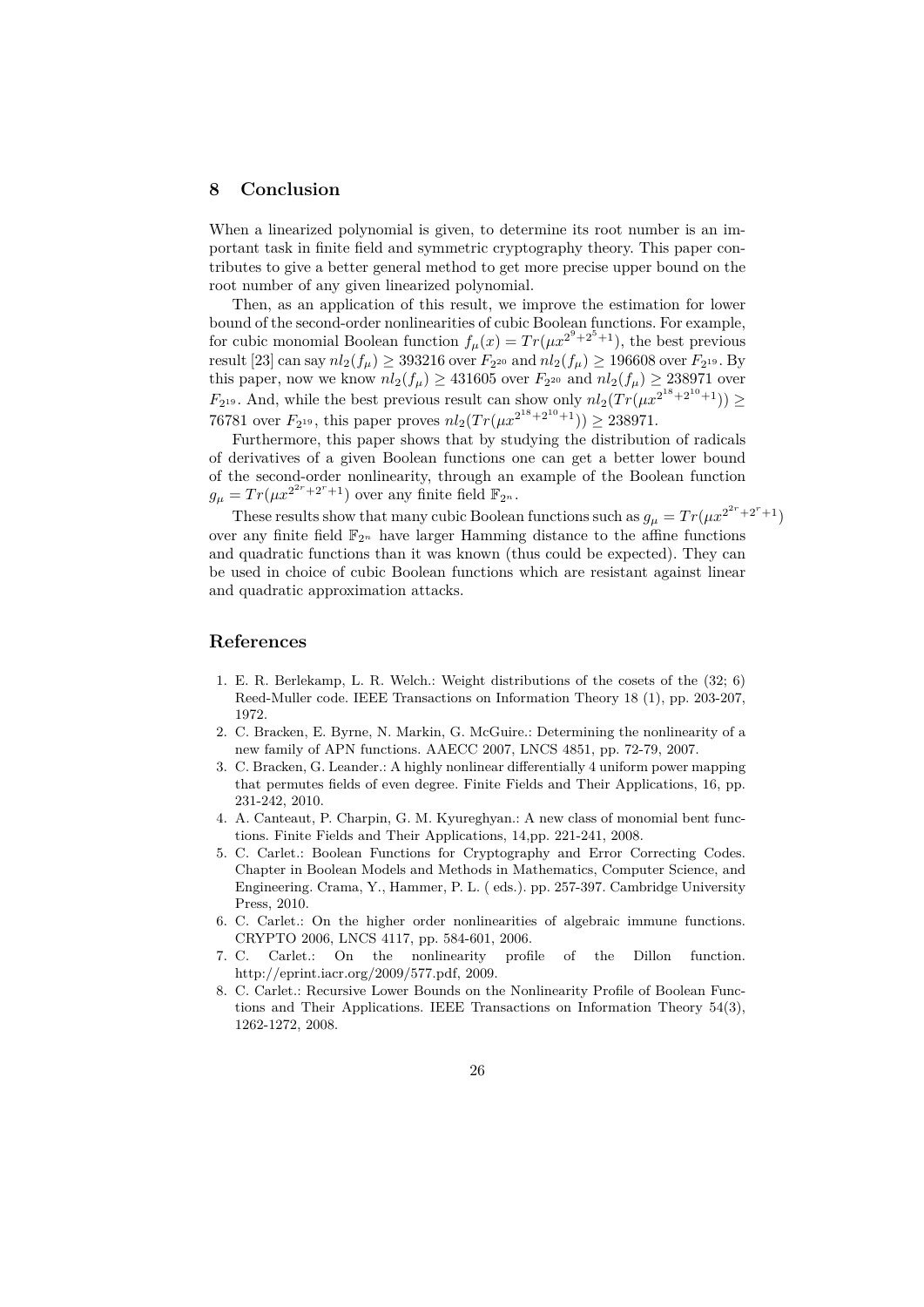- 9. C. Carlet.: On the nonlinearity of monotone Boolean functions. Cryptography and Communications 10(6): pp. 1051-1061, 2018.
- 10. C. Carlet, S. Mesnager.: Improving the upper bounds on the covering radii of binary Reed-Muller codes. IEEE Transactions on Information Theory, 53(1), pp. 162-173, 2007.
- 11. C. Carlet.: On the higher order nonlinearities of algebraic immune Boolean functions, CRYPTO 2006, ser. Lecture notes in Computer Science, vol. 4117, 2006, pp. 584-601, 2006.
- 12. C. Carlet, D. K. Dalai, K. C. Gupta, and S. Maitra.: Algebraic immunity for cryptographically significant boolean functions: Analysis and construction, IEEE Transactions on Information Theory, vol. 52, no. 7, pp. 3105-3121, 2006.
- 13. H. Dobbertin.: One-to-one highly nonlinear power functions on *GF*(2*<sup>n</sup>* ). Applicable Algebra in Engineering, Communication and Computing, 9(2), pp. 139-152, 1998.
- 14. S. Fu, X. Feng, B. Wu.: Differentially 4-uniform permutations with the best known nonlinearity from butterflies. http://eprint.iacr.org/2017/449.pdf, 2017.
- 15. S. Gangopadhyay, M. Garg. The good lower bound of second-order nonlinearity of a class of Boolean function. http://eprint.iacr.org/2011/452.pdf, 2011.
- 16. S. Gangopadhyay, S. Sarkar, R. Telang. On the Lower Bounds of the second order nonlinearity of some Boolean functions. Information Sciences, 180 (2), pp. 266-273, 2010.
- 17. M. Garg, S. Gangopadhyay.: Good second-order nonlinearity of a bent function via Niho power function. http://eprint.iacr.org/2011/171.pdf, 2011.
- 18. R. Gode, S. Gangopadhyay.: On second-order nonlinearities of cubic monomial Boolean functions. http://eprint.iacr.org/2009/502.pdf, 2009.
- 19. R. Gow, R. Quinlan.: Galois extensions and subspaces of alternating bilinear forms with special rank properties. Linear Algebra and Its Applications, 430(8), pp. 2212- 2224, 2009.
- 20. X. Hou.:  $GL(m, 2)$  acting on  $R(r, m)/R(r 1, m)$ . Discrete Mathematics, vol.149, pp.99-122, 1996.
- 21. T. Iwata, K. Kurosawa.: Probabilistic higher order differential attack and higher order bent functions. ASIACRYPT 1999, Springer-Verlag, LNCS 1716, 62- 74, 1999.
- 22. N. Kolokotronis, K. Limniotis.: Maiorana-McFarland functions with high secondorder nonlinearity. http://eprint.iacr.org/2011/212.pdf, 2011.
- 23. X. Li, Y. Hu, J. Gao.: The lower bounds on the second-order nonlinearity of cubic Boolean functions. Lower Bounds on the Second Order nonlinearity of Boolean Functions. International Journal of Foundations of Computer Science 22(6): 1331- 1349, 2011. (https://eprint.iacr.org/2010/009.pdf).
- 24. M. Lobanov.: Exact relation between nonlinearity and algebraic immunity. Discrete Mathematics and Applications, Vol. 16, Issue 5, pp. 453-460, 2006.
- 25. R.J. McEliece.: Finite Fields for Computer Scientists and Engineers. Kluwer Academic Publishers, 1987.
- 26. S. Mesnager.: Improving the lower bound on the higher order nonlinearity of Boolean functions with prescribed algebraic immunity. IEEE Transactions on Information Theory (54)8, pp. 3656-3662, 2008.
- 27. V. S. Pless, W. C. Huffman.: Handbook of coding theory. Elsevier, Amsterdam, 1998.
- 28. J. Schatz.: The second-order Reed-Muller code of length 64 has covering radius 18. IEEE Transactions on Information Theory, vol.27, pp.529-530, 1981.